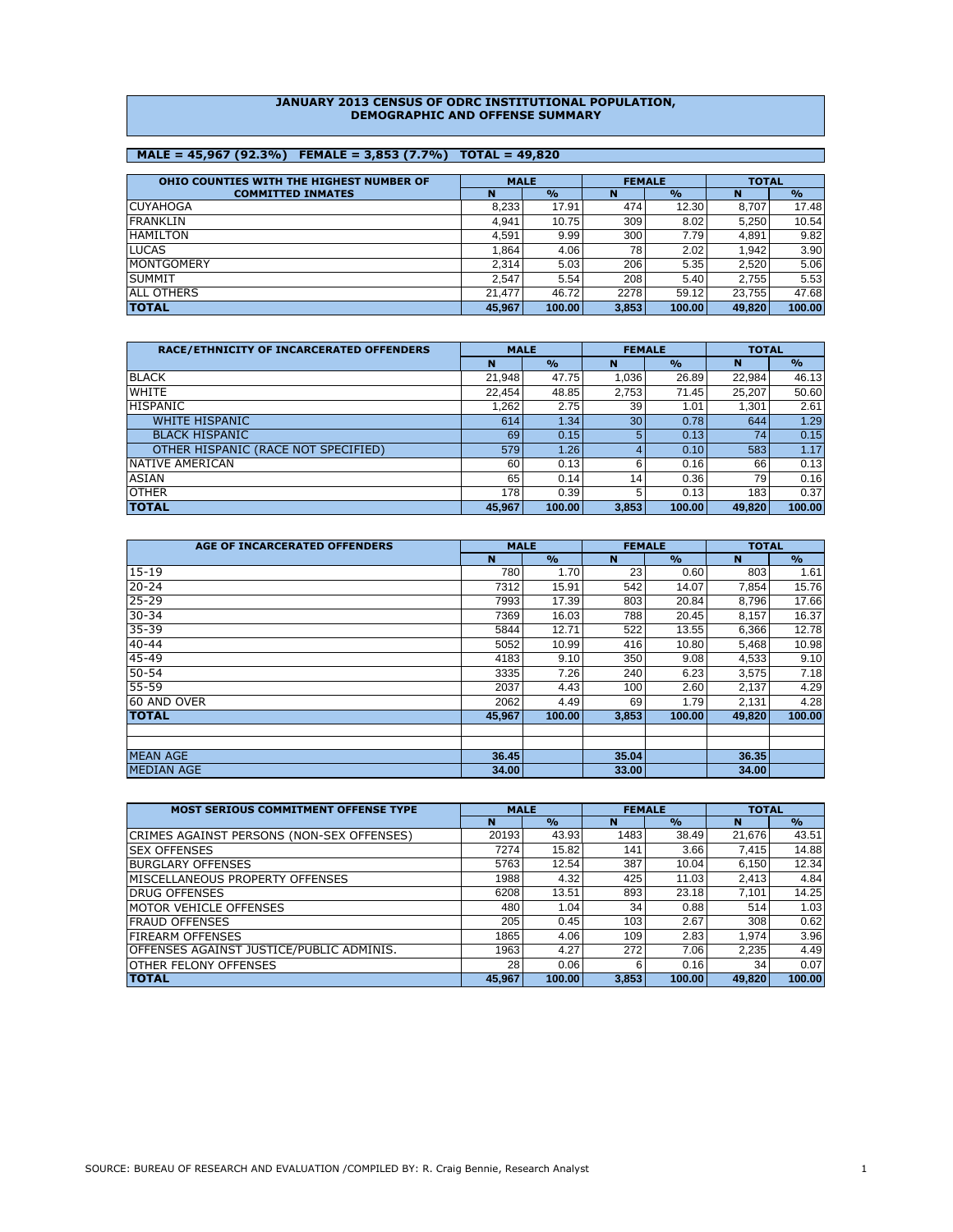| <b>MALE</b><br><b>FEMALE</b><br><b>WHITE</b><br>OTHER*<br><b>BLACK</b><br><b>COUNTY</b><br><b>PERCENT</b><br>OF TOTAL<br><b>TOTAL</b><br>$\frac{0}{0}$<br>$\frac{0}{0}$<br>$\frac{0}{0}$<br>N<br>$\%$<br>${\sf N}$<br>N<br>N<br>$\frac{0}{0}$<br>N<br>139<br>0.28<br>24<br>162<br>0.33<br>163<br>0.33<br>0.05<br>1<br>0.00<br>$\Omega$<br>0.00<br>501<br>39<br>296<br>233<br><b>ALLEN</b><br>0.59<br>0.47<br>11<br>540<br>1.08<br>1.01<br>0.08<br>0.02<br><b>ASHLAND</b><br>150<br>0.30<br>11<br>0.02<br>12<br>0.29<br>5<br>161<br>0.32<br>0.02<br>144<br>0.01<br>0.58<br><b>ASHTABULA</b><br>288<br>24<br>67<br>228<br>0.46<br>17<br>312<br>0.63<br>0.05<br>0.13<br>0.03<br>202<br>26<br>11<br>213<br><b>ATHENS</b><br>0.41<br>0.43<br>228<br>0.46<br>0.05<br>0.02<br>4<br>0.01<br>23<br>23<br><b>AUGLAIZE</b><br>182<br>0.37<br>180<br>0.36<br>2<br>205<br>0.41<br>0.05<br>0.05<br>0.00<br><b>BELMONT</b><br>0.28<br>140<br>10<br>0.02<br>18<br>131<br>0.26<br>150<br>0.30<br>0.04<br>0.00<br>32<br>194<br>6<br>219<br>226<br>0.39<br>0.44<br>1<br>0.45<br>0.06<br>0.01<br>0.00<br>2.54<br>107<br>1.80<br>1266<br>0.21<br>428<br>897<br>48<br>0.10<br>1,373<br>2.76<br>0.86<br>$\overline{c}$<br>CARROLL<br>29<br>0.06<br>0.00<br>$\Omega$<br>31<br>0.06<br>$\Omega$<br>31<br>0.06<br>0.00<br>0.00<br>29<br>$\overline{2}$<br>203<br>16<br>214<br>CHAMPAIGN<br>0.41<br>0.43<br>232<br>0.47<br>0.06<br>0.03<br>0.00<br><b>CLARK</b><br>59<br>746<br>1.50<br>0.12<br>325<br>0.94<br>14<br>1.62<br>0.65<br>466<br>0.03<br>805<br>1.58<br><b>CLERMONT</b><br>733<br>1.47<br>107<br>0.21<br>36<br>789<br>15<br>0.03<br>840<br>1.69<br>0.07<br>172<br>3<br>22<br>27<br><b>CLINTON</b><br>0.35<br>0.04<br>164<br>0.33<br>194<br>0.39<br>0.05<br>0.01<br>5<br>222<br>27<br>COLUMBIANA<br>0.45<br>0.05<br>32<br>212<br>0.43<br>249<br>0.50<br>0.06<br>0.01<br><b>COSHOCTON</b><br>100<br>0.20<br>8<br>0.02<br>8<br>0.20<br>0<br>108<br>0.22<br>0.02<br>100<br>0.00<br>13<br>7<br>123<br>0.25<br>126<br>3<br><b>CRAWFORD</b><br>0.03<br>0.25<br>136<br>0.27<br>0.01<br>0.01<br><b>CUYAHOGA</b><br>3.92<br>16.53<br>474<br>0.95<br>6276<br>8,707<br>17.48<br>8233<br>12.60<br>1954<br>477<br>0.96<br><b>DARKE</b><br>6<br>3<br>86<br>0.17<br>6<br>83<br>0.17<br>92<br>0.18<br>0.01<br>0.01<br>0.01<br><b>DEFIANCE</b><br>0.42<br>27<br>0.35<br>27<br>237<br>0.48<br>210<br>0.05<br>36<br>174<br>0.07<br>0.05<br>DELAWARE<br>0.72<br>99<br>0.57<br>36<br>283<br>15<br>397<br>0.80<br>361<br>0.07<br>0.20<br>0.03<br><b>ERIE</b><br>381<br>39<br>191<br>215<br>14<br>0.76<br>0.43<br>420<br>0.84<br>0.08<br>0.38<br>0.03<br><b>FAIRFIELD</b><br>0.62<br>0.59<br>351<br>311<br>40<br>53<br>295<br>3<br>0.70<br>0.08<br>0.11<br>0.01<br><b>FAYETTE</b><br>27<br>163<br>0.33<br>16<br>151<br>0.30<br>179<br>0.36<br>0.03<br>0.05<br>1<br>0.00<br><b>FRANKLIN</b><br>1937<br>198<br>4941<br>9.92<br>309<br>0.62<br>3115<br>6.25<br>3.89<br>5,250<br>10.54<br>0.40<br><b>FULTON</b><br>0.15<br>$\overline{7}$<br>6<br>5<br>81<br>0.16<br>74<br>0.01<br>0.01<br>70<br>0.14<br>0.01<br><b>GALLIA</b><br>144<br>0.29<br>35<br>0.07<br>30<br>148<br>0.30<br>179<br>0.36<br>0.06<br>0.00<br>1<br>6<br>11<br>2<br><b>GEAUGA</b><br>76<br>69<br>0.14<br>82<br>0.16<br>0.15<br>0.01<br>0.02<br>0.00<br>50<br>29<br><b>GREENE</b><br>485<br>0.97<br>341<br>0.68<br>535<br>1.07<br>0.10<br>165<br>0.33<br>0.06<br><b>GUERNSEY</b><br>0.33<br>13<br>30<br>0.30<br>178<br>0.36<br>165<br>0.03<br>0.06<br>147<br>0.00<br>1<br>4591<br>3500<br>78<br>9.82<br><b>HAMILTON</b><br>9.22<br>300<br>1313<br>2.64<br>4,891<br>0.60<br>7.03<br>0.16<br><b>HANCOCK</b><br>239<br>0.48<br>35<br>0.38<br>0.55<br>0.07<br>69<br>0.14<br>190<br>15<br>0.03<br>274<br><b>HARDIN</b><br>0.28<br>119<br>0.24<br>19<br>8<br>0.26<br>0.04<br>0.02<br>130<br>$\Omega$<br>0.00<br>138<br>$\overline{7}$<br><b>HARRISON</b><br>38<br>35<br>0.08<br>0.07<br>$\Omega$<br>42<br>0.08<br>4<br>0.01<br>0.01<br>0.00<br>$\overline{75}$<br>$\mathsf{3}$<br><b>HENRY</b><br>0.15<br>3<br>0.01<br>64<br>0.13<br>11<br>0.02<br>78<br>0.16<br>0.01<br>38<br>23<br>0.43<br>0.47<br>HIGHLAND<br>0.40<br>0.05<br>213<br>$\Omega$<br>236<br>198<br>0.08<br>0.00<br>12<br>$\overline{a}$<br><b>HOCKING</b><br>84<br>93<br>1<br>0.17<br>0.02<br>0.00<br>0.19<br>96<br>0.19<br>0.00<br>66<br>9<br>1<br>73<br>75<br><b>HOLMES</b><br>0.13<br>0.02<br>0.00<br>0.15<br>1<br>0.15<br>0.00<br><b>HURON</b><br>156<br>14<br>10<br>0.31<br>8<br>0.31<br>0.03<br>0.02<br>152<br>0.02<br>170<br>0.34<br>$\overline{a}$<br>83<br>10<br>0<br><b>JACKSON</b><br>0.17<br>0.02<br>0.00<br>91<br>0.18<br>93<br>0.00<br>0.19<br>240<br>18<br>0.26<br><b>JEFFERSON</b><br>0.48<br>126<br>0.25<br>131<br>1<br>0.00<br>258<br>0.52<br>0.04<br>0.25<br>0.25<br><b>KNOX</b><br>125<br>6<br>0.01<br>7<br>0<br>131<br>0.26<br>0.01<br>124<br>0.00<br>57<br>17<br>LAKE<br>576<br>209<br>407<br>0.82<br>1.16<br>0.11<br>0.42<br>0.03<br>633<br>1.27<br><b>LAWRENCE</b><br>69<br>0.74<br>340<br>0.68<br>41<br>0.08<br>367<br>1<br>409<br>0.82<br>0.14<br>0.00<br><b>LICKING</b><br>706<br>1.42<br>1.32<br>786<br>1.58<br>80<br>0.16<br>126<br>0.25<br>656<br>4<br>0.01<br>$\overline{c}$<br>117<br>$5\overline{)}$<br>20<br>100<br>LOGAN<br>0.23<br>0.01<br>0.04<br>0.20<br>122<br>0.24<br>0.00<br>1.73<br>39<br>415<br>0.72<br>128<br>LORAIN<br>863<br>0.08<br>0.83<br>359<br>902<br>0.26<br>1.81 |                 |  | INCARCERATED OFFENDER'S COUNTY OF COMMITMENT BY SEX AND RACE - JANUARY 2013 |  |  |  |  |  |  |  |  |  |  |  |
|-------------------------------------------------------------------------------------------------------------------------------------------------------------------------------------------------------------------------------------------------------------------------------------------------------------------------------------------------------------------------------------------------------------------------------------------------------------------------------------------------------------------------------------------------------------------------------------------------------------------------------------------------------------------------------------------------------------------------------------------------------------------------------------------------------------------------------------------------------------------------------------------------------------------------------------------------------------------------------------------------------------------------------------------------------------------------------------------------------------------------------------------------------------------------------------------------------------------------------------------------------------------------------------------------------------------------------------------------------------------------------------------------------------------------------------------------------------------------------------------------------------------------------------------------------------------------------------------------------------------------------------------------------------------------------------------------------------------------------------------------------------------------------------------------------------------------------------------------------------------------------------------------------------------------------------------------------------------------------------------------------------------------------------------------------------------------------------------------------------------------------------------------------------------------------------------------------------------------------------------------------------------------------------------------------------------------------------------------------------------------------------------------------------------------------------------------------------------------------------------------------------------------------------------------------------------------------------------------------------------------------------------------------------------------------------------------------------------------------------------------------------------------------------------------------------------------------------------------------------------------------------------------------------------------------------------------------------------------------------------------------------------------------------------------------------------------------------------------------------------------------------------------------------------------------------------------------------------------------------------------------------------------------------------------------------------------------------------------------------------------------------------------------------------------------------------------------------------------------------------------------------------------------------------------------------------------------------------------------------------------------------------------------------------------------------------------------------------------------------------------------------------------------------------------------------------------------------------------------------------------------------------------------------------------------------------------------------------------------------------------------------------------------------------------------------------------------------------------------------------------------------------------------------------------------------------------------------------------------------------------------------------------------------------------------------------------------------------------------------------------------------------------------------------------------------------------------------------------------------------------------------------------------------------------------------------------------------------------------------------------------------------------------------------------------------------------------------------------------------------------------------------------------------------------------------------------------------------------------------------------------------------------------------------------------------------------------------------------------------------------------------------------------------------------------------------------------------------------------------------------------------------------------------------------------------------------------------------------------------------------------------------------------------------------------------------------------------------------------------------------------------------------------|-----------------|--|-----------------------------------------------------------------------------|--|--|--|--|--|--|--|--|--|--|--|
|                                                                                                                                                                                                                                                                                                                                                                                                                                                                                                                                                                                                                                                                                                                                                                                                                                                                                                                                                                                                                                                                                                                                                                                                                                                                                                                                                                                                                                                                                                                                                                                                                                                                                                                                                                                                                                                                                                                                                                                                                                                                                                                                                                                                                                                                                                                                                                                                                                                                                                                                                                                                                                                                                                                                                                                                                                                                                                                                                                                                                                                                                                                                                                                                                                                                                                                                                                                                                                                                                                                                                                                                                                                                                                                                                                                                                                                                                                                                                                                                                                                                                                                                                                                                                                                                                                                                                                                                                                                                                                                                                                                                                                                                                                                                                                                                                                                                                                                                                                                                                                                                                                                                                                                                                                                                                                                                                                                                       | OHIO COUNTY     |  |                                                                             |  |  |  |  |  |  |  |  |  |  |  |
|                                                                                                                                                                                                                                                                                                                                                                                                                                                                                                                                                                                                                                                                                                                                                                                                                                                                                                                                                                                                                                                                                                                                                                                                                                                                                                                                                                                                                                                                                                                                                                                                                                                                                                                                                                                                                                                                                                                                                                                                                                                                                                                                                                                                                                                                                                                                                                                                                                                                                                                                                                                                                                                                                                                                                                                                                                                                                                                                                                                                                                                                                                                                                                                                                                                                                                                                                                                                                                                                                                                                                                                                                                                                                                                                                                                                                                                                                                                                                                                                                                                                                                                                                                                                                                                                                                                                                                                                                                                                                                                                                                                                                                                                                                                                                                                                                                                                                                                                                                                                                                                                                                                                                                                                                                                                                                                                                                                                       |                 |  |                                                                             |  |  |  |  |  |  |  |  |  |  |  |
|                                                                                                                                                                                                                                                                                                                                                                                                                                                                                                                                                                                                                                                                                                                                                                                                                                                                                                                                                                                                                                                                                                                                                                                                                                                                                                                                                                                                                                                                                                                                                                                                                                                                                                                                                                                                                                                                                                                                                                                                                                                                                                                                                                                                                                                                                                                                                                                                                                                                                                                                                                                                                                                                                                                                                                                                                                                                                                                                                                                                                                                                                                                                                                                                                                                                                                                                                                                                                                                                                                                                                                                                                                                                                                                                                                                                                                                                                                                                                                                                                                                                                                                                                                                                                                                                                                                                                                                                                                                                                                                                                                                                                                                                                                                                                                                                                                                                                                                                                                                                                                                                                                                                                                                                                                                                                                                                                                                                       | <b>ADAMS</b>    |  |                                                                             |  |  |  |  |  |  |  |  |  |  |  |
|                                                                                                                                                                                                                                                                                                                                                                                                                                                                                                                                                                                                                                                                                                                                                                                                                                                                                                                                                                                                                                                                                                                                                                                                                                                                                                                                                                                                                                                                                                                                                                                                                                                                                                                                                                                                                                                                                                                                                                                                                                                                                                                                                                                                                                                                                                                                                                                                                                                                                                                                                                                                                                                                                                                                                                                                                                                                                                                                                                                                                                                                                                                                                                                                                                                                                                                                                                                                                                                                                                                                                                                                                                                                                                                                                                                                                                                                                                                                                                                                                                                                                                                                                                                                                                                                                                                                                                                                                                                                                                                                                                                                                                                                                                                                                                                                                                                                                                                                                                                                                                                                                                                                                                                                                                                                                                                                                                                                       |                 |  |                                                                             |  |  |  |  |  |  |  |  |  |  |  |
|                                                                                                                                                                                                                                                                                                                                                                                                                                                                                                                                                                                                                                                                                                                                                                                                                                                                                                                                                                                                                                                                                                                                                                                                                                                                                                                                                                                                                                                                                                                                                                                                                                                                                                                                                                                                                                                                                                                                                                                                                                                                                                                                                                                                                                                                                                                                                                                                                                                                                                                                                                                                                                                                                                                                                                                                                                                                                                                                                                                                                                                                                                                                                                                                                                                                                                                                                                                                                                                                                                                                                                                                                                                                                                                                                                                                                                                                                                                                                                                                                                                                                                                                                                                                                                                                                                                                                                                                                                                                                                                                                                                                                                                                                                                                                                                                                                                                                                                                                                                                                                                                                                                                                                                                                                                                                                                                                                                                       |                 |  |                                                                             |  |  |  |  |  |  |  |  |  |  |  |
|                                                                                                                                                                                                                                                                                                                                                                                                                                                                                                                                                                                                                                                                                                                                                                                                                                                                                                                                                                                                                                                                                                                                                                                                                                                                                                                                                                                                                                                                                                                                                                                                                                                                                                                                                                                                                                                                                                                                                                                                                                                                                                                                                                                                                                                                                                                                                                                                                                                                                                                                                                                                                                                                                                                                                                                                                                                                                                                                                                                                                                                                                                                                                                                                                                                                                                                                                                                                                                                                                                                                                                                                                                                                                                                                                                                                                                                                                                                                                                                                                                                                                                                                                                                                                                                                                                                                                                                                                                                                                                                                                                                                                                                                                                                                                                                                                                                                                                                                                                                                                                                                                                                                                                                                                                                                                                                                                                                                       |                 |  |                                                                             |  |  |  |  |  |  |  |  |  |  |  |
|                                                                                                                                                                                                                                                                                                                                                                                                                                                                                                                                                                                                                                                                                                                                                                                                                                                                                                                                                                                                                                                                                                                                                                                                                                                                                                                                                                                                                                                                                                                                                                                                                                                                                                                                                                                                                                                                                                                                                                                                                                                                                                                                                                                                                                                                                                                                                                                                                                                                                                                                                                                                                                                                                                                                                                                                                                                                                                                                                                                                                                                                                                                                                                                                                                                                                                                                                                                                                                                                                                                                                                                                                                                                                                                                                                                                                                                                                                                                                                                                                                                                                                                                                                                                                                                                                                                                                                                                                                                                                                                                                                                                                                                                                                                                                                                                                                                                                                                                                                                                                                                                                                                                                                                                                                                                                                                                                                                                       |                 |  |                                                                             |  |  |  |  |  |  |  |  |  |  |  |
|                                                                                                                                                                                                                                                                                                                                                                                                                                                                                                                                                                                                                                                                                                                                                                                                                                                                                                                                                                                                                                                                                                                                                                                                                                                                                                                                                                                                                                                                                                                                                                                                                                                                                                                                                                                                                                                                                                                                                                                                                                                                                                                                                                                                                                                                                                                                                                                                                                                                                                                                                                                                                                                                                                                                                                                                                                                                                                                                                                                                                                                                                                                                                                                                                                                                                                                                                                                                                                                                                                                                                                                                                                                                                                                                                                                                                                                                                                                                                                                                                                                                                                                                                                                                                                                                                                                                                                                                                                                                                                                                                                                                                                                                                                                                                                                                                                                                                                                                                                                                                                                                                                                                                                                                                                                                                                                                                                                                       |                 |  |                                                                             |  |  |  |  |  |  |  |  |  |  |  |
|                                                                                                                                                                                                                                                                                                                                                                                                                                                                                                                                                                                                                                                                                                                                                                                                                                                                                                                                                                                                                                                                                                                                                                                                                                                                                                                                                                                                                                                                                                                                                                                                                                                                                                                                                                                                                                                                                                                                                                                                                                                                                                                                                                                                                                                                                                                                                                                                                                                                                                                                                                                                                                                                                                                                                                                                                                                                                                                                                                                                                                                                                                                                                                                                                                                                                                                                                                                                                                                                                                                                                                                                                                                                                                                                                                                                                                                                                                                                                                                                                                                                                                                                                                                                                                                                                                                                                                                                                                                                                                                                                                                                                                                                                                                                                                                                                                                                                                                                                                                                                                                                                                                                                                                                                                                                                                                                                                                                       |                 |  |                                                                             |  |  |  |  |  |  |  |  |  |  |  |
|                                                                                                                                                                                                                                                                                                                                                                                                                                                                                                                                                                                                                                                                                                                                                                                                                                                                                                                                                                                                                                                                                                                                                                                                                                                                                                                                                                                                                                                                                                                                                                                                                                                                                                                                                                                                                                                                                                                                                                                                                                                                                                                                                                                                                                                                                                                                                                                                                                                                                                                                                                                                                                                                                                                                                                                                                                                                                                                                                                                                                                                                                                                                                                                                                                                                                                                                                                                                                                                                                                                                                                                                                                                                                                                                                                                                                                                                                                                                                                                                                                                                                                                                                                                                                                                                                                                                                                                                                                                                                                                                                                                                                                                                                                                                                                                                                                                                                                                                                                                                                                                                                                                                                                                                                                                                                                                                                                                                       | <b>BROWN</b>    |  |                                                                             |  |  |  |  |  |  |  |  |  |  |  |
|                                                                                                                                                                                                                                                                                                                                                                                                                                                                                                                                                                                                                                                                                                                                                                                                                                                                                                                                                                                                                                                                                                                                                                                                                                                                                                                                                                                                                                                                                                                                                                                                                                                                                                                                                                                                                                                                                                                                                                                                                                                                                                                                                                                                                                                                                                                                                                                                                                                                                                                                                                                                                                                                                                                                                                                                                                                                                                                                                                                                                                                                                                                                                                                                                                                                                                                                                                                                                                                                                                                                                                                                                                                                                                                                                                                                                                                                                                                                                                                                                                                                                                                                                                                                                                                                                                                                                                                                                                                                                                                                                                                                                                                                                                                                                                                                                                                                                                                                                                                                                                                                                                                                                                                                                                                                                                                                                                                                       | <b>BUTLER</b>   |  |                                                                             |  |  |  |  |  |  |  |  |  |  |  |
|                                                                                                                                                                                                                                                                                                                                                                                                                                                                                                                                                                                                                                                                                                                                                                                                                                                                                                                                                                                                                                                                                                                                                                                                                                                                                                                                                                                                                                                                                                                                                                                                                                                                                                                                                                                                                                                                                                                                                                                                                                                                                                                                                                                                                                                                                                                                                                                                                                                                                                                                                                                                                                                                                                                                                                                                                                                                                                                                                                                                                                                                                                                                                                                                                                                                                                                                                                                                                                                                                                                                                                                                                                                                                                                                                                                                                                                                                                                                                                                                                                                                                                                                                                                                                                                                                                                                                                                                                                                                                                                                                                                                                                                                                                                                                                                                                                                                                                                                                                                                                                                                                                                                                                                                                                                                                                                                                                                                       |                 |  |                                                                             |  |  |  |  |  |  |  |  |  |  |  |
|                                                                                                                                                                                                                                                                                                                                                                                                                                                                                                                                                                                                                                                                                                                                                                                                                                                                                                                                                                                                                                                                                                                                                                                                                                                                                                                                                                                                                                                                                                                                                                                                                                                                                                                                                                                                                                                                                                                                                                                                                                                                                                                                                                                                                                                                                                                                                                                                                                                                                                                                                                                                                                                                                                                                                                                                                                                                                                                                                                                                                                                                                                                                                                                                                                                                                                                                                                                                                                                                                                                                                                                                                                                                                                                                                                                                                                                                                                                                                                                                                                                                                                                                                                                                                                                                                                                                                                                                                                                                                                                                                                                                                                                                                                                                                                                                                                                                                                                                                                                                                                                                                                                                                                                                                                                                                                                                                                                                       |                 |  |                                                                             |  |  |  |  |  |  |  |  |  |  |  |
|                                                                                                                                                                                                                                                                                                                                                                                                                                                                                                                                                                                                                                                                                                                                                                                                                                                                                                                                                                                                                                                                                                                                                                                                                                                                                                                                                                                                                                                                                                                                                                                                                                                                                                                                                                                                                                                                                                                                                                                                                                                                                                                                                                                                                                                                                                                                                                                                                                                                                                                                                                                                                                                                                                                                                                                                                                                                                                                                                                                                                                                                                                                                                                                                                                                                                                                                                                                                                                                                                                                                                                                                                                                                                                                                                                                                                                                                                                                                                                                                                                                                                                                                                                                                                                                                                                                                                                                                                                                                                                                                                                                                                                                                                                                                                                                                                                                                                                                                                                                                                                                                                                                                                                                                                                                                                                                                                                                                       |                 |  |                                                                             |  |  |  |  |  |  |  |  |  |  |  |
|                                                                                                                                                                                                                                                                                                                                                                                                                                                                                                                                                                                                                                                                                                                                                                                                                                                                                                                                                                                                                                                                                                                                                                                                                                                                                                                                                                                                                                                                                                                                                                                                                                                                                                                                                                                                                                                                                                                                                                                                                                                                                                                                                                                                                                                                                                                                                                                                                                                                                                                                                                                                                                                                                                                                                                                                                                                                                                                                                                                                                                                                                                                                                                                                                                                                                                                                                                                                                                                                                                                                                                                                                                                                                                                                                                                                                                                                                                                                                                                                                                                                                                                                                                                                                                                                                                                                                                                                                                                                                                                                                                                                                                                                                                                                                                                                                                                                                                                                                                                                                                                                                                                                                                                                                                                                                                                                                                                                       |                 |  |                                                                             |  |  |  |  |  |  |  |  |  |  |  |
|                                                                                                                                                                                                                                                                                                                                                                                                                                                                                                                                                                                                                                                                                                                                                                                                                                                                                                                                                                                                                                                                                                                                                                                                                                                                                                                                                                                                                                                                                                                                                                                                                                                                                                                                                                                                                                                                                                                                                                                                                                                                                                                                                                                                                                                                                                                                                                                                                                                                                                                                                                                                                                                                                                                                                                                                                                                                                                                                                                                                                                                                                                                                                                                                                                                                                                                                                                                                                                                                                                                                                                                                                                                                                                                                                                                                                                                                                                                                                                                                                                                                                                                                                                                                                                                                                                                                                                                                                                                                                                                                                                                                                                                                                                                                                                                                                                                                                                                                                                                                                                                                                                                                                                                                                                                                                                                                                                                                       |                 |  |                                                                             |  |  |  |  |  |  |  |  |  |  |  |
|                                                                                                                                                                                                                                                                                                                                                                                                                                                                                                                                                                                                                                                                                                                                                                                                                                                                                                                                                                                                                                                                                                                                                                                                                                                                                                                                                                                                                                                                                                                                                                                                                                                                                                                                                                                                                                                                                                                                                                                                                                                                                                                                                                                                                                                                                                                                                                                                                                                                                                                                                                                                                                                                                                                                                                                                                                                                                                                                                                                                                                                                                                                                                                                                                                                                                                                                                                                                                                                                                                                                                                                                                                                                                                                                                                                                                                                                                                                                                                                                                                                                                                                                                                                                                                                                                                                                                                                                                                                                                                                                                                                                                                                                                                                                                                                                                                                                                                                                                                                                                                                                                                                                                                                                                                                                                                                                                                                                       |                 |  |                                                                             |  |  |  |  |  |  |  |  |  |  |  |
|                                                                                                                                                                                                                                                                                                                                                                                                                                                                                                                                                                                                                                                                                                                                                                                                                                                                                                                                                                                                                                                                                                                                                                                                                                                                                                                                                                                                                                                                                                                                                                                                                                                                                                                                                                                                                                                                                                                                                                                                                                                                                                                                                                                                                                                                                                                                                                                                                                                                                                                                                                                                                                                                                                                                                                                                                                                                                                                                                                                                                                                                                                                                                                                                                                                                                                                                                                                                                                                                                                                                                                                                                                                                                                                                                                                                                                                                                                                                                                                                                                                                                                                                                                                                                                                                                                                                                                                                                                                                                                                                                                                                                                                                                                                                                                                                                                                                                                                                                                                                                                                                                                                                                                                                                                                                                                                                                                                                       |                 |  |                                                                             |  |  |  |  |  |  |  |  |  |  |  |
|                                                                                                                                                                                                                                                                                                                                                                                                                                                                                                                                                                                                                                                                                                                                                                                                                                                                                                                                                                                                                                                                                                                                                                                                                                                                                                                                                                                                                                                                                                                                                                                                                                                                                                                                                                                                                                                                                                                                                                                                                                                                                                                                                                                                                                                                                                                                                                                                                                                                                                                                                                                                                                                                                                                                                                                                                                                                                                                                                                                                                                                                                                                                                                                                                                                                                                                                                                                                                                                                                                                                                                                                                                                                                                                                                                                                                                                                                                                                                                                                                                                                                                                                                                                                                                                                                                                                                                                                                                                                                                                                                                                                                                                                                                                                                                                                                                                                                                                                                                                                                                                                                                                                                                                                                                                                                                                                                                                                       |                 |  |                                                                             |  |  |  |  |  |  |  |  |  |  |  |
|                                                                                                                                                                                                                                                                                                                                                                                                                                                                                                                                                                                                                                                                                                                                                                                                                                                                                                                                                                                                                                                                                                                                                                                                                                                                                                                                                                                                                                                                                                                                                                                                                                                                                                                                                                                                                                                                                                                                                                                                                                                                                                                                                                                                                                                                                                                                                                                                                                                                                                                                                                                                                                                                                                                                                                                                                                                                                                                                                                                                                                                                                                                                                                                                                                                                                                                                                                                                                                                                                                                                                                                                                                                                                                                                                                                                                                                                                                                                                                                                                                                                                                                                                                                                                                                                                                                                                                                                                                                                                                                                                                                                                                                                                                                                                                                                                                                                                                                                                                                                                                                                                                                                                                                                                                                                                                                                                                                                       |                 |  |                                                                             |  |  |  |  |  |  |  |  |  |  |  |
|                                                                                                                                                                                                                                                                                                                                                                                                                                                                                                                                                                                                                                                                                                                                                                                                                                                                                                                                                                                                                                                                                                                                                                                                                                                                                                                                                                                                                                                                                                                                                                                                                                                                                                                                                                                                                                                                                                                                                                                                                                                                                                                                                                                                                                                                                                                                                                                                                                                                                                                                                                                                                                                                                                                                                                                                                                                                                                                                                                                                                                                                                                                                                                                                                                                                                                                                                                                                                                                                                                                                                                                                                                                                                                                                                                                                                                                                                                                                                                                                                                                                                                                                                                                                                                                                                                                                                                                                                                                                                                                                                                                                                                                                                                                                                                                                                                                                                                                                                                                                                                                                                                                                                                                                                                                                                                                                                                                                       |                 |  |                                                                             |  |  |  |  |  |  |  |  |  |  |  |
|                                                                                                                                                                                                                                                                                                                                                                                                                                                                                                                                                                                                                                                                                                                                                                                                                                                                                                                                                                                                                                                                                                                                                                                                                                                                                                                                                                                                                                                                                                                                                                                                                                                                                                                                                                                                                                                                                                                                                                                                                                                                                                                                                                                                                                                                                                                                                                                                                                                                                                                                                                                                                                                                                                                                                                                                                                                                                                                                                                                                                                                                                                                                                                                                                                                                                                                                                                                                                                                                                                                                                                                                                                                                                                                                                                                                                                                                                                                                                                                                                                                                                                                                                                                                                                                                                                                                                                                                                                                                                                                                                                                                                                                                                                                                                                                                                                                                                                                                                                                                                                                                                                                                                                                                                                                                                                                                                                                                       |                 |  |                                                                             |  |  |  |  |  |  |  |  |  |  |  |
|                                                                                                                                                                                                                                                                                                                                                                                                                                                                                                                                                                                                                                                                                                                                                                                                                                                                                                                                                                                                                                                                                                                                                                                                                                                                                                                                                                                                                                                                                                                                                                                                                                                                                                                                                                                                                                                                                                                                                                                                                                                                                                                                                                                                                                                                                                                                                                                                                                                                                                                                                                                                                                                                                                                                                                                                                                                                                                                                                                                                                                                                                                                                                                                                                                                                                                                                                                                                                                                                                                                                                                                                                                                                                                                                                                                                                                                                                                                                                                                                                                                                                                                                                                                                                                                                                                                                                                                                                                                                                                                                                                                                                                                                                                                                                                                                                                                                                                                                                                                                                                                                                                                                                                                                                                                                                                                                                                                                       |                 |  |                                                                             |  |  |  |  |  |  |  |  |  |  |  |
|                                                                                                                                                                                                                                                                                                                                                                                                                                                                                                                                                                                                                                                                                                                                                                                                                                                                                                                                                                                                                                                                                                                                                                                                                                                                                                                                                                                                                                                                                                                                                                                                                                                                                                                                                                                                                                                                                                                                                                                                                                                                                                                                                                                                                                                                                                                                                                                                                                                                                                                                                                                                                                                                                                                                                                                                                                                                                                                                                                                                                                                                                                                                                                                                                                                                                                                                                                                                                                                                                                                                                                                                                                                                                                                                                                                                                                                                                                                                                                                                                                                                                                                                                                                                                                                                                                                                                                                                                                                                                                                                                                                                                                                                                                                                                                                                                                                                                                                                                                                                                                                                                                                                                                                                                                                                                                                                                                                                       |                 |  |                                                                             |  |  |  |  |  |  |  |  |  |  |  |
|                                                                                                                                                                                                                                                                                                                                                                                                                                                                                                                                                                                                                                                                                                                                                                                                                                                                                                                                                                                                                                                                                                                                                                                                                                                                                                                                                                                                                                                                                                                                                                                                                                                                                                                                                                                                                                                                                                                                                                                                                                                                                                                                                                                                                                                                                                                                                                                                                                                                                                                                                                                                                                                                                                                                                                                                                                                                                                                                                                                                                                                                                                                                                                                                                                                                                                                                                                                                                                                                                                                                                                                                                                                                                                                                                                                                                                                                                                                                                                                                                                                                                                                                                                                                                                                                                                                                                                                                                                                                                                                                                                                                                                                                                                                                                                                                                                                                                                                                                                                                                                                                                                                                                                                                                                                                                                                                                                                                       |                 |  |                                                                             |  |  |  |  |  |  |  |  |  |  |  |
|                                                                                                                                                                                                                                                                                                                                                                                                                                                                                                                                                                                                                                                                                                                                                                                                                                                                                                                                                                                                                                                                                                                                                                                                                                                                                                                                                                                                                                                                                                                                                                                                                                                                                                                                                                                                                                                                                                                                                                                                                                                                                                                                                                                                                                                                                                                                                                                                                                                                                                                                                                                                                                                                                                                                                                                                                                                                                                                                                                                                                                                                                                                                                                                                                                                                                                                                                                                                                                                                                                                                                                                                                                                                                                                                                                                                                                                                                                                                                                                                                                                                                                                                                                                                                                                                                                                                                                                                                                                                                                                                                                                                                                                                                                                                                                                                                                                                                                                                                                                                                                                                                                                                                                                                                                                                                                                                                                                                       |                 |  |                                                                             |  |  |  |  |  |  |  |  |  |  |  |
|                                                                                                                                                                                                                                                                                                                                                                                                                                                                                                                                                                                                                                                                                                                                                                                                                                                                                                                                                                                                                                                                                                                                                                                                                                                                                                                                                                                                                                                                                                                                                                                                                                                                                                                                                                                                                                                                                                                                                                                                                                                                                                                                                                                                                                                                                                                                                                                                                                                                                                                                                                                                                                                                                                                                                                                                                                                                                                                                                                                                                                                                                                                                                                                                                                                                                                                                                                                                                                                                                                                                                                                                                                                                                                                                                                                                                                                                                                                                                                                                                                                                                                                                                                                                                                                                                                                                                                                                                                                                                                                                                                                                                                                                                                                                                                                                                                                                                                                                                                                                                                                                                                                                                                                                                                                                                                                                                                                                       |                 |  |                                                                             |  |  |  |  |  |  |  |  |  |  |  |
|                                                                                                                                                                                                                                                                                                                                                                                                                                                                                                                                                                                                                                                                                                                                                                                                                                                                                                                                                                                                                                                                                                                                                                                                                                                                                                                                                                                                                                                                                                                                                                                                                                                                                                                                                                                                                                                                                                                                                                                                                                                                                                                                                                                                                                                                                                                                                                                                                                                                                                                                                                                                                                                                                                                                                                                                                                                                                                                                                                                                                                                                                                                                                                                                                                                                                                                                                                                                                                                                                                                                                                                                                                                                                                                                                                                                                                                                                                                                                                                                                                                                                                                                                                                                                                                                                                                                                                                                                                                                                                                                                                                                                                                                                                                                                                                                                                                                                                                                                                                                                                                                                                                                                                                                                                                                                                                                                                                                       |                 |  |                                                                             |  |  |  |  |  |  |  |  |  |  |  |
|                                                                                                                                                                                                                                                                                                                                                                                                                                                                                                                                                                                                                                                                                                                                                                                                                                                                                                                                                                                                                                                                                                                                                                                                                                                                                                                                                                                                                                                                                                                                                                                                                                                                                                                                                                                                                                                                                                                                                                                                                                                                                                                                                                                                                                                                                                                                                                                                                                                                                                                                                                                                                                                                                                                                                                                                                                                                                                                                                                                                                                                                                                                                                                                                                                                                                                                                                                                                                                                                                                                                                                                                                                                                                                                                                                                                                                                                                                                                                                                                                                                                                                                                                                                                                                                                                                                                                                                                                                                                                                                                                                                                                                                                                                                                                                                                                                                                                                                                                                                                                                                                                                                                                                                                                                                                                                                                                                                                       |                 |  |                                                                             |  |  |  |  |  |  |  |  |  |  |  |
|                                                                                                                                                                                                                                                                                                                                                                                                                                                                                                                                                                                                                                                                                                                                                                                                                                                                                                                                                                                                                                                                                                                                                                                                                                                                                                                                                                                                                                                                                                                                                                                                                                                                                                                                                                                                                                                                                                                                                                                                                                                                                                                                                                                                                                                                                                                                                                                                                                                                                                                                                                                                                                                                                                                                                                                                                                                                                                                                                                                                                                                                                                                                                                                                                                                                                                                                                                                                                                                                                                                                                                                                                                                                                                                                                                                                                                                                                                                                                                                                                                                                                                                                                                                                                                                                                                                                                                                                                                                                                                                                                                                                                                                                                                                                                                                                                                                                                                                                                                                                                                                                                                                                                                                                                                                                                                                                                                                                       |                 |  |                                                                             |  |  |  |  |  |  |  |  |  |  |  |
|                                                                                                                                                                                                                                                                                                                                                                                                                                                                                                                                                                                                                                                                                                                                                                                                                                                                                                                                                                                                                                                                                                                                                                                                                                                                                                                                                                                                                                                                                                                                                                                                                                                                                                                                                                                                                                                                                                                                                                                                                                                                                                                                                                                                                                                                                                                                                                                                                                                                                                                                                                                                                                                                                                                                                                                                                                                                                                                                                                                                                                                                                                                                                                                                                                                                                                                                                                                                                                                                                                                                                                                                                                                                                                                                                                                                                                                                                                                                                                                                                                                                                                                                                                                                                                                                                                                                                                                                                                                                                                                                                                                                                                                                                                                                                                                                                                                                                                                                                                                                                                                                                                                                                                                                                                                                                                                                                                                                       |                 |  |                                                                             |  |  |  |  |  |  |  |  |  |  |  |
|                                                                                                                                                                                                                                                                                                                                                                                                                                                                                                                                                                                                                                                                                                                                                                                                                                                                                                                                                                                                                                                                                                                                                                                                                                                                                                                                                                                                                                                                                                                                                                                                                                                                                                                                                                                                                                                                                                                                                                                                                                                                                                                                                                                                                                                                                                                                                                                                                                                                                                                                                                                                                                                                                                                                                                                                                                                                                                                                                                                                                                                                                                                                                                                                                                                                                                                                                                                                                                                                                                                                                                                                                                                                                                                                                                                                                                                                                                                                                                                                                                                                                                                                                                                                                                                                                                                                                                                                                                                                                                                                                                                                                                                                                                                                                                                                                                                                                                                                                                                                                                                                                                                                                                                                                                                                                                                                                                                                       |                 |  |                                                                             |  |  |  |  |  |  |  |  |  |  |  |
|                                                                                                                                                                                                                                                                                                                                                                                                                                                                                                                                                                                                                                                                                                                                                                                                                                                                                                                                                                                                                                                                                                                                                                                                                                                                                                                                                                                                                                                                                                                                                                                                                                                                                                                                                                                                                                                                                                                                                                                                                                                                                                                                                                                                                                                                                                                                                                                                                                                                                                                                                                                                                                                                                                                                                                                                                                                                                                                                                                                                                                                                                                                                                                                                                                                                                                                                                                                                                                                                                                                                                                                                                                                                                                                                                                                                                                                                                                                                                                                                                                                                                                                                                                                                                                                                                                                                                                                                                                                                                                                                                                                                                                                                                                                                                                                                                                                                                                                                                                                                                                                                                                                                                                                                                                                                                                                                                                                                       |                 |  |                                                                             |  |  |  |  |  |  |  |  |  |  |  |
|                                                                                                                                                                                                                                                                                                                                                                                                                                                                                                                                                                                                                                                                                                                                                                                                                                                                                                                                                                                                                                                                                                                                                                                                                                                                                                                                                                                                                                                                                                                                                                                                                                                                                                                                                                                                                                                                                                                                                                                                                                                                                                                                                                                                                                                                                                                                                                                                                                                                                                                                                                                                                                                                                                                                                                                                                                                                                                                                                                                                                                                                                                                                                                                                                                                                                                                                                                                                                                                                                                                                                                                                                                                                                                                                                                                                                                                                                                                                                                                                                                                                                                                                                                                                                                                                                                                                                                                                                                                                                                                                                                                                                                                                                                                                                                                                                                                                                                                                                                                                                                                                                                                                                                                                                                                                                                                                                                                                       |                 |  |                                                                             |  |  |  |  |  |  |  |  |  |  |  |
|                                                                                                                                                                                                                                                                                                                                                                                                                                                                                                                                                                                                                                                                                                                                                                                                                                                                                                                                                                                                                                                                                                                                                                                                                                                                                                                                                                                                                                                                                                                                                                                                                                                                                                                                                                                                                                                                                                                                                                                                                                                                                                                                                                                                                                                                                                                                                                                                                                                                                                                                                                                                                                                                                                                                                                                                                                                                                                                                                                                                                                                                                                                                                                                                                                                                                                                                                                                                                                                                                                                                                                                                                                                                                                                                                                                                                                                                                                                                                                                                                                                                                                                                                                                                                                                                                                                                                                                                                                                                                                                                                                                                                                                                                                                                                                                                                                                                                                                                                                                                                                                                                                                                                                                                                                                                                                                                                                                                       |                 |  |                                                                             |  |  |  |  |  |  |  |  |  |  |  |
|                                                                                                                                                                                                                                                                                                                                                                                                                                                                                                                                                                                                                                                                                                                                                                                                                                                                                                                                                                                                                                                                                                                                                                                                                                                                                                                                                                                                                                                                                                                                                                                                                                                                                                                                                                                                                                                                                                                                                                                                                                                                                                                                                                                                                                                                                                                                                                                                                                                                                                                                                                                                                                                                                                                                                                                                                                                                                                                                                                                                                                                                                                                                                                                                                                                                                                                                                                                                                                                                                                                                                                                                                                                                                                                                                                                                                                                                                                                                                                                                                                                                                                                                                                                                                                                                                                                                                                                                                                                                                                                                                                                                                                                                                                                                                                                                                                                                                                                                                                                                                                                                                                                                                                                                                                                                                                                                                                                                       |                 |  |                                                                             |  |  |  |  |  |  |  |  |  |  |  |
|                                                                                                                                                                                                                                                                                                                                                                                                                                                                                                                                                                                                                                                                                                                                                                                                                                                                                                                                                                                                                                                                                                                                                                                                                                                                                                                                                                                                                                                                                                                                                                                                                                                                                                                                                                                                                                                                                                                                                                                                                                                                                                                                                                                                                                                                                                                                                                                                                                                                                                                                                                                                                                                                                                                                                                                                                                                                                                                                                                                                                                                                                                                                                                                                                                                                                                                                                                                                                                                                                                                                                                                                                                                                                                                                                                                                                                                                                                                                                                                                                                                                                                                                                                                                                                                                                                                                                                                                                                                                                                                                                                                                                                                                                                                                                                                                                                                                                                                                                                                                                                                                                                                                                                                                                                                                                                                                                                                                       |                 |  |                                                                             |  |  |  |  |  |  |  |  |  |  |  |
|                                                                                                                                                                                                                                                                                                                                                                                                                                                                                                                                                                                                                                                                                                                                                                                                                                                                                                                                                                                                                                                                                                                                                                                                                                                                                                                                                                                                                                                                                                                                                                                                                                                                                                                                                                                                                                                                                                                                                                                                                                                                                                                                                                                                                                                                                                                                                                                                                                                                                                                                                                                                                                                                                                                                                                                                                                                                                                                                                                                                                                                                                                                                                                                                                                                                                                                                                                                                                                                                                                                                                                                                                                                                                                                                                                                                                                                                                                                                                                                                                                                                                                                                                                                                                                                                                                                                                                                                                                                                                                                                                                                                                                                                                                                                                                                                                                                                                                                                                                                                                                                                                                                                                                                                                                                                                                                                                                                                       |                 |  |                                                                             |  |  |  |  |  |  |  |  |  |  |  |
|                                                                                                                                                                                                                                                                                                                                                                                                                                                                                                                                                                                                                                                                                                                                                                                                                                                                                                                                                                                                                                                                                                                                                                                                                                                                                                                                                                                                                                                                                                                                                                                                                                                                                                                                                                                                                                                                                                                                                                                                                                                                                                                                                                                                                                                                                                                                                                                                                                                                                                                                                                                                                                                                                                                                                                                                                                                                                                                                                                                                                                                                                                                                                                                                                                                                                                                                                                                                                                                                                                                                                                                                                                                                                                                                                                                                                                                                                                                                                                                                                                                                                                                                                                                                                                                                                                                                                                                                                                                                                                                                                                                                                                                                                                                                                                                                                                                                                                                                                                                                                                                                                                                                                                                                                                                                                                                                                                                                       |                 |  |                                                                             |  |  |  |  |  |  |  |  |  |  |  |
|                                                                                                                                                                                                                                                                                                                                                                                                                                                                                                                                                                                                                                                                                                                                                                                                                                                                                                                                                                                                                                                                                                                                                                                                                                                                                                                                                                                                                                                                                                                                                                                                                                                                                                                                                                                                                                                                                                                                                                                                                                                                                                                                                                                                                                                                                                                                                                                                                                                                                                                                                                                                                                                                                                                                                                                                                                                                                                                                                                                                                                                                                                                                                                                                                                                                                                                                                                                                                                                                                                                                                                                                                                                                                                                                                                                                                                                                                                                                                                                                                                                                                                                                                                                                                                                                                                                                                                                                                                                                                                                                                                                                                                                                                                                                                                                                                                                                                                                                                                                                                                                                                                                                                                                                                                                                                                                                                                                                       |                 |  |                                                                             |  |  |  |  |  |  |  |  |  |  |  |
|                                                                                                                                                                                                                                                                                                                                                                                                                                                                                                                                                                                                                                                                                                                                                                                                                                                                                                                                                                                                                                                                                                                                                                                                                                                                                                                                                                                                                                                                                                                                                                                                                                                                                                                                                                                                                                                                                                                                                                                                                                                                                                                                                                                                                                                                                                                                                                                                                                                                                                                                                                                                                                                                                                                                                                                                                                                                                                                                                                                                                                                                                                                                                                                                                                                                                                                                                                                                                                                                                                                                                                                                                                                                                                                                                                                                                                                                                                                                                                                                                                                                                                                                                                                                                                                                                                                                                                                                                                                                                                                                                                                                                                                                                                                                                                                                                                                                                                                                                                                                                                                                                                                                                                                                                                                                                                                                                                                                       |                 |  |                                                                             |  |  |  |  |  |  |  |  |  |  |  |
|                                                                                                                                                                                                                                                                                                                                                                                                                                                                                                                                                                                                                                                                                                                                                                                                                                                                                                                                                                                                                                                                                                                                                                                                                                                                                                                                                                                                                                                                                                                                                                                                                                                                                                                                                                                                                                                                                                                                                                                                                                                                                                                                                                                                                                                                                                                                                                                                                                                                                                                                                                                                                                                                                                                                                                                                                                                                                                                                                                                                                                                                                                                                                                                                                                                                                                                                                                                                                                                                                                                                                                                                                                                                                                                                                                                                                                                                                                                                                                                                                                                                                                                                                                                                                                                                                                                                                                                                                                                                                                                                                                                                                                                                                                                                                                                                                                                                                                                                                                                                                                                                                                                                                                                                                                                                                                                                                                                                       |                 |  |                                                                             |  |  |  |  |  |  |  |  |  |  |  |
|                                                                                                                                                                                                                                                                                                                                                                                                                                                                                                                                                                                                                                                                                                                                                                                                                                                                                                                                                                                                                                                                                                                                                                                                                                                                                                                                                                                                                                                                                                                                                                                                                                                                                                                                                                                                                                                                                                                                                                                                                                                                                                                                                                                                                                                                                                                                                                                                                                                                                                                                                                                                                                                                                                                                                                                                                                                                                                                                                                                                                                                                                                                                                                                                                                                                                                                                                                                                                                                                                                                                                                                                                                                                                                                                                                                                                                                                                                                                                                                                                                                                                                                                                                                                                                                                                                                                                                                                                                                                                                                                                                                                                                                                                                                                                                                                                                                                                                                                                                                                                                                                                                                                                                                                                                                                                                                                                                                                       |                 |  |                                                                             |  |  |  |  |  |  |  |  |  |  |  |
|                                                                                                                                                                                                                                                                                                                                                                                                                                                                                                                                                                                                                                                                                                                                                                                                                                                                                                                                                                                                                                                                                                                                                                                                                                                                                                                                                                                                                                                                                                                                                                                                                                                                                                                                                                                                                                                                                                                                                                                                                                                                                                                                                                                                                                                                                                                                                                                                                                                                                                                                                                                                                                                                                                                                                                                                                                                                                                                                                                                                                                                                                                                                                                                                                                                                                                                                                                                                                                                                                                                                                                                                                                                                                                                                                                                                                                                                                                                                                                                                                                                                                                                                                                                                                                                                                                                                                                                                                                                                                                                                                                                                                                                                                                                                                                                                                                                                                                                                                                                                                                                                                                                                                                                                                                                                                                                                                                                                       |                 |  |                                                                             |  |  |  |  |  |  |  |  |  |  |  |
|                                                                                                                                                                                                                                                                                                                                                                                                                                                                                                                                                                                                                                                                                                                                                                                                                                                                                                                                                                                                                                                                                                                                                                                                                                                                                                                                                                                                                                                                                                                                                                                                                                                                                                                                                                                                                                                                                                                                                                                                                                                                                                                                                                                                                                                                                                                                                                                                                                                                                                                                                                                                                                                                                                                                                                                                                                                                                                                                                                                                                                                                                                                                                                                                                                                                                                                                                                                                                                                                                                                                                                                                                                                                                                                                                                                                                                                                                                                                                                                                                                                                                                                                                                                                                                                                                                                                                                                                                                                                                                                                                                                                                                                                                                                                                                                                                                                                                                                                                                                                                                                                                                                                                                                                                                                                                                                                                                                                       |                 |  |                                                                             |  |  |  |  |  |  |  |  |  |  |  |
|                                                                                                                                                                                                                                                                                                                                                                                                                                                                                                                                                                                                                                                                                                                                                                                                                                                                                                                                                                                                                                                                                                                                                                                                                                                                                                                                                                                                                                                                                                                                                                                                                                                                                                                                                                                                                                                                                                                                                                                                                                                                                                                                                                                                                                                                                                                                                                                                                                                                                                                                                                                                                                                                                                                                                                                                                                                                                                                                                                                                                                                                                                                                                                                                                                                                                                                                                                                                                                                                                                                                                                                                                                                                                                                                                                                                                                                                                                                                                                                                                                                                                                                                                                                                                                                                                                                                                                                                                                                                                                                                                                                                                                                                                                                                                                                                                                                                                                                                                                                                                                                                                                                                                                                                                                                                                                                                                                                                       |                 |  |                                                                             |  |  |  |  |  |  |  |  |  |  |  |
|                                                                                                                                                                                                                                                                                                                                                                                                                                                                                                                                                                                                                                                                                                                                                                                                                                                                                                                                                                                                                                                                                                                                                                                                                                                                                                                                                                                                                                                                                                                                                                                                                                                                                                                                                                                                                                                                                                                                                                                                                                                                                                                                                                                                                                                                                                                                                                                                                                                                                                                                                                                                                                                                                                                                                                                                                                                                                                                                                                                                                                                                                                                                                                                                                                                                                                                                                                                                                                                                                                                                                                                                                                                                                                                                                                                                                                                                                                                                                                                                                                                                                                                                                                                                                                                                                                                                                                                                                                                                                                                                                                                                                                                                                                                                                                                                                                                                                                                                                                                                                                                                                                                                                                                                                                                                                                                                                                                                       |                 |  |                                                                             |  |  |  |  |  |  |  |  |  |  |  |
|                                                                                                                                                                                                                                                                                                                                                                                                                                                                                                                                                                                                                                                                                                                                                                                                                                                                                                                                                                                                                                                                                                                                                                                                                                                                                                                                                                                                                                                                                                                                                                                                                                                                                                                                                                                                                                                                                                                                                                                                                                                                                                                                                                                                                                                                                                                                                                                                                                                                                                                                                                                                                                                                                                                                                                                                                                                                                                                                                                                                                                                                                                                                                                                                                                                                                                                                                                                                                                                                                                                                                                                                                                                                                                                                                                                                                                                                                                                                                                                                                                                                                                                                                                                                                                                                                                                                                                                                                                                                                                                                                                                                                                                                                                                                                                                                                                                                                                                                                                                                                                                                                                                                                                                                                                                                                                                                                                                                       |                 |  |                                                                             |  |  |  |  |  |  |  |  |  |  |  |
|                                                                                                                                                                                                                                                                                                                                                                                                                                                                                                                                                                                                                                                                                                                                                                                                                                                                                                                                                                                                                                                                                                                                                                                                                                                                                                                                                                                                                                                                                                                                                                                                                                                                                                                                                                                                                                                                                                                                                                                                                                                                                                                                                                                                                                                                                                                                                                                                                                                                                                                                                                                                                                                                                                                                                                                                                                                                                                                                                                                                                                                                                                                                                                                                                                                                                                                                                                                                                                                                                                                                                                                                                                                                                                                                                                                                                                                                                                                                                                                                                                                                                                                                                                                                                                                                                                                                                                                                                                                                                                                                                                                                                                                                                                                                                                                                                                                                                                                                                                                                                                                                                                                                                                                                                                                                                                                                                                                                       |                 |  |                                                                             |  |  |  |  |  |  |  |  |  |  |  |
| 78<br>3.74<br>2.21<br>727<br>1.46<br>1864<br>0.16<br>1102<br>113<br>0.23<br>1,942<br>3.90                                                                                                                                                                                                                                                                                                                                                                                                                                                                                                                                                                                                                                                                                                                                                                                                                                                                                                                                                                                                                                                                                                                                                                                                                                                                                                                                                                                                                                                                                                                                                                                                                                                                                                                                                                                                                                                                                                                                                                                                                                                                                                                                                                                                                                                                                                                                                                                                                                                                                                                                                                                                                                                                                                                                                                                                                                                                                                                                                                                                                                                                                                                                                                                                                                                                                                                                                                                                                                                                                                                                                                                                                                                                                                                                                                                                                                                                                                                                                                                                                                                                                                                                                                                                                                                                                                                                                                                                                                                                                                                                                                                                                                                                                                                                                                                                                                                                                                                                                                                                                                                                                                                                                                                                                                                                                                             | <b>LUCAS</b>    |  |                                                                             |  |  |  |  |  |  |  |  |  |  |  |
| 132<br>10<br>25<br>3<br>0.26<br>114<br>0.23<br>142<br>0.02<br>0.05<br>0.29<br>0.01                                                                                                                                                                                                                                                                                                                                                                                                                                                                                                                                                                                                                                                                                                                                                                                                                                                                                                                                                                                                                                                                                                                                                                                                                                                                                                                                                                                                                                                                                                                                                                                                                                                                                                                                                                                                                                                                                                                                                                                                                                                                                                                                                                                                                                                                                                                                                                                                                                                                                                                                                                                                                                                                                                                                                                                                                                                                                                                                                                                                                                                                                                                                                                                                                                                                                                                                                                                                                                                                                                                                                                                                                                                                                                                                                                                                                                                                                                                                                                                                                                                                                                                                                                                                                                                                                                                                                                                                                                                                                                                                                                                                                                                                                                                                                                                                                                                                                                                                                                                                                                                                                                                                                                                                                                                                                                                    | <b>MADISON</b>  |  |                                                                             |  |  |  |  |  |  |  |  |  |  |  |
| 997<br>2.00<br>69<br>697<br>336<br>0.67<br>33<br>0.14<br>1.40<br>0.07<br>1,066<br>2.14                                                                                                                                                                                                                                                                                                                                                                                                                                                                                                                                                                                                                                                                                                                                                                                                                                                                                                                                                                                                                                                                                                                                                                                                                                                                                                                                                                                                                                                                                                                                                                                                                                                                                                                                                                                                                                                                                                                                                                                                                                                                                                                                                                                                                                                                                                                                                                                                                                                                                                                                                                                                                                                                                                                                                                                                                                                                                                                                                                                                                                                                                                                                                                                                                                                                                                                                                                                                                                                                                                                                                                                                                                                                                                                                                                                                                                                                                                                                                                                                                                                                                                                                                                                                                                                                                                                                                                                                                                                                                                                                                                                                                                                                                                                                                                                                                                                                                                                                                                                                                                                                                                                                                                                                                                                                                                                | <b>MAHONING</b> |  |                                                                             |  |  |  |  |  |  |  |  |  |  |  |
| 400<br>0.80<br>26<br>0.21<br>313<br>0.63<br>9<br>426<br>0.05<br>104<br>0.02<br>0.86                                                                                                                                                                                                                                                                                                                                                                                                                                                                                                                                                                                                                                                                                                                                                                                                                                                                                                                                                                                                                                                                                                                                                                                                                                                                                                                                                                                                                                                                                                                                                                                                                                                                                                                                                                                                                                                                                                                                                                                                                                                                                                                                                                                                                                                                                                                                                                                                                                                                                                                                                                                                                                                                                                                                                                                                                                                                                                                                                                                                                                                                                                                                                                                                                                                                                                                                                                                                                                                                                                                                                                                                                                                                                                                                                                                                                                                                                                                                                                                                                                                                                                                                                                                                                                                                                                                                                                                                                                                                                                                                                                                                                                                                                                                                                                                                                                                                                                                                                                                                                                                                                                                                                                                                                                                                                                                   | <b>MARION</b>   |  |                                                                             |  |  |  |  |  |  |  |  |  |  |  |
| 15<br>317<br>38<br>47<br>293<br>0.64<br>0.08<br>0.59<br>355<br>0.09<br>0.03<br>0.71                                                                                                                                                                                                                                                                                                                                                                                                                                                                                                                                                                                                                                                                                                                                                                                                                                                                                                                                                                                                                                                                                                                                                                                                                                                                                                                                                                                                                                                                                                                                                                                                                                                                                                                                                                                                                                                                                                                                                                                                                                                                                                                                                                                                                                                                                                                                                                                                                                                                                                                                                                                                                                                                                                                                                                                                                                                                                                                                                                                                                                                                                                                                                                                                                                                                                                                                                                                                                                                                                                                                                                                                                                                                                                                                                                                                                                                                                                                                                                                                                                                                                                                                                                                                                                                                                                                                                                                                                                                                                                                                                                                                                                                                                                                                                                                                                                                                                                                                                                                                                                                                                                                                                                                                                                                                                                                   | <b>MEDINA</b>   |  |                                                                             |  |  |  |  |  |  |  |  |  |  |  |
| 0.02<br>0.18<br>99<br>0.18<br>0.02<br>0.00<br>0.20<br>88<br>11<br>$\boldsymbol{8}$<br>91<br>$\Omega$                                                                                                                                                                                                                                                                                                                                                                                                                                                                                                                                                                                                                                                                                                                                                                                                                                                                                                                                                                                                                                                                                                                                                                                                                                                                                                                                                                                                                                                                                                                                                                                                                                                                                                                                                                                                                                                                                                                                                                                                                                                                                                                                                                                                                                                                                                                                                                                                                                                                                                                                                                                                                                                                                                                                                                                                                                                                                                                                                                                                                                                                                                                                                                                                                                                                                                                                                                                                                                                                                                                                                                                                                                                                                                                                                                                                                                                                                                                                                                                                                                                                                                                                                                                                                                                                                                                                                                                                                                                                                                                                                                                                                                                                                                                                                                                                                                                                                                                                                                                                                                                                                                                                                                                                                                                                                                  | <b>MEIGS</b>    |  |                                                                             |  |  |  |  |  |  |  |  |  |  |  |

# **OHIO DEPARTMENT OF REHABILITATION AND CORRECTION JANUARY 2013 INSTITUTIONAL CENSUS**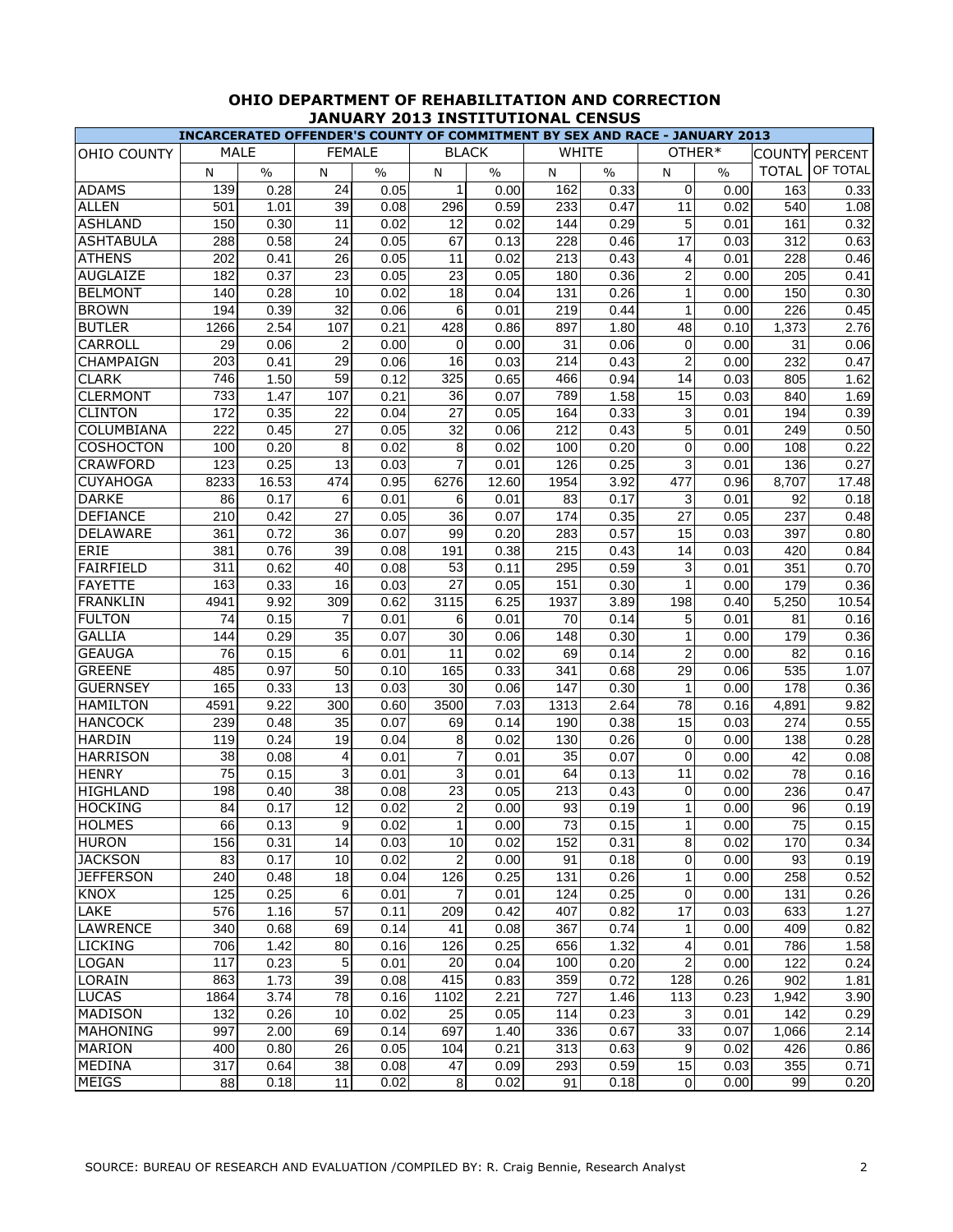|                     |                 |               |                 |               |                 | (continued)   |        |       |                |               |               |                |
|---------------------|-----------------|---------------|-----------------|---------------|-----------------|---------------|--------|-------|----------------|---------------|---------------|----------------|
| OHIO COUNTY         | <b>MALE</b>     |               | <b>FEMALE</b>   |               | <b>BLACK</b>    |               |        | WHITE |                | OTHER*        | <b>COUNTY</b> | <b>PERCENT</b> |
|                     | N               | $\frac{0}{0}$ | N               | $\frac{0}{0}$ | N               | $\frac{0}{0}$ | N      | $\%$  | N              | $\frac{0}{0}$ | <b>TOTAL</b>  | OF TOTAL       |
| <b>MERCER</b>       | 87              | 0.17          | 14              | 0.03          | $\overline{4}$  | 0.01          | 93     | 0.19  | 4              | 0.01          | 101           | 0.20           |
| MIAMI               | 243             | 0.49          | 29              | 0.06          | $\overline{31}$ | 0.06          | 236    | 0.47  | 5              | 0.01          | 272           | 0.55           |
| <b>MONROE</b>       | 41              | 0.08          | $\overline{2}$  | 0.00          | $\Omega$        | 0.00          | 43     | 0.09  | 0              | 0.00          | 43            | 0.09           |
| <b>MONTGOMERY</b>   | 2314            | 4.64          | 206             | 0.41          | 1507            | 3.02          | 989    | 1.99  | 24             | 0.05          | 2,520         | 5.06           |
| <b>MORGAN</b>       | 38              | 0.08          | 6               | 0.01          | 4               | 0.01          | 40     | 0.08  | 0              | 0.00          | 44            | 0.09           |
| <b>MORROW</b>       | 56              | 0.11          | 9               | 0.02          | 1               | 0.00          | 63     | 0.13  | 1              | 0.00          | 65            | 0.13           |
| MUSKINGUM           | 369             | 0.74          | $\overline{47}$ | 0.09          | 97              | 0.19          | 316    | 0.63  | 3              | 0.01          | 416           | 0.84           |
| <b>NOBLE</b>        | 10              | 0.02          | $\mathbf 0$     | 0.00          | 0               | 0.00          | 10     | 0.02  | 0              | 0.00          | 10            | 0.02           |
| <b>OTTAWA</b>       | 54              | 0.11          | 3               | 0.01          | 8               | 0.02          | 45     | 0.09  | 4              | 0.01          | 57            | 0.11           |
| PAULDING            | 58              | 0.12          | $\overline{7}$  | 0.01          | 5               | 0.01          | 54     | 0.11  | 6              | 0.01          | 65            | 0.13           |
| <b>PERRY</b>        | $\overline{74}$ | 0.15          | 8               | 0.02          | $\overline{1}$  | 0.00          | 80     | 0.16  | 1              | 0.00          | 82            | 0.16           |
| PICKAWAY            | 222             | 0.45          | 41              | 0.08          | 27              | 0.05          | 235    | 0.47  | 1              | 0.00          | 263           | 0.53           |
| <b>PIKE</b>         | 69              | 0.14          | 1               | 0.00          | 1               | 0.00          | 69     | 0.14  | 0              | 0.00          | 70            | 0.14           |
| <b>PORTAGE</b>      | 413             | 0.83          | 45              | 0.09          | 113             | 0.23          | 343    | 0.69  | $\overline{2}$ | 0.00          | 458           | 0.92           |
| PREBLE              | 119             | 0.24          | 12              | 0.02          | 11              | 0.02          | 105    | 0.21  | 15             | 0.03          | 131           | 0.26           |
| <b>PUTNAM</b>       | 94              | 0.19          | 9               | 0.02          | 4               | 0.01          | 84     | 0.17  | 15             | 0.03          | 103           | 0.21           |
| <b>RICHLAND</b>     | 677             | 1.36          | 61              | 0.12          | 298             | 0.60          | 426    | 0.86  | 14             | 0.03          | 738           | 1.48           |
| <b>ROSS</b>         | 283             | 0.57          | 48              | 0.10          | 63              | 0.13          | 264    | 0.53  | 4              | 0.01          | 331           | 0.66           |
| <b>SANDUSKY</b>     | 179             | 0.36          | 10              | 0.02          | 53              | 0.11          | 116    | 0.23  | 20             | 0.04          | 189           | 0.38           |
| <b>SCIOTO</b>       | 643             | 1.29          | 108             | 0.22          | 147             | 0.30          | 602    | 1.21  | $\overline{c}$ | 0.00          | 751           | 1.51           |
| <b>SENECA</b>       | 185             | 0.37          | 32              | 0.06          | 44              | 0.09          | 159    | 0.32  | 14             | 0.03          | 217           | 0.44           |
| <b>SHELBY</b>       | 162             | 0.33          | 17              | 0.03          | 37              | 0.07          | 137    | 0.27  | 5              | 0.01          | 179           | 0.36           |
| <b>STARK</b>        | 1492            | 2.99          | 121             | 0.24          | 714             | 1.43          | 880    | 1.77  | 19             | 0.04          | 1,613         | 3.24           |
| <b>SUMMIT</b>       | 2547            | 5.11          | 208             | 0.42          | 1421            | 2.85          | 1283   | 2.58  | 51             | 0.10          | 2,755         | 5.53           |
| <b>TRUMBULL</b>     | 540             | 1.08          | 31              | 0.06          | 237             | 0.48          | 327    | 0.66  | $\overline{7}$ | 0.01          | 571           | 1.15           |
| <b>TUSCARAWAS</b>   | 131             | 0.26          | 8               | 0.02          | 18              | 0.04          | 118    | 0.24  | 3              | 0.01          | 139           | 0.28           |
| <b>UNION</b>        | 137             | 0.27          | 31              | 0.06          | 18              | 0.04          | 146    | 0.29  | 4              | 0.01          | 168           | 0.34           |
| <b>VAN WERT</b>     | 61              | 0.12          | $\overline{7}$  | 0.01          | 6               | 0.01          | 62     | 0.12  | 0              | 0.00          | 68            | 0.14           |
| <b>VINTON</b>       | 53              | 0.11          | $\overline{3}$  | 0.01          | 1               | 0.00          | 55     | 0.11  | 0              | 0.00          | 56            | 0.11           |
| <b>WARREN</b>       | 349             | 0.70          | 51              | 0.10          | 52              | 0.10          | 336    | 0.67  | 12             | 0.02          | 400           | 0.80           |
| WASHINGTON          | 150             | 0.30          | 11              | 0.02          | 10              | 0.02          | 148    | 0.30  | 3              | 0.01          | 161           | 0.32           |
| <b>WAYNE</b>        | 191             | 0.38          | 22              | 0.04          | 50              | 0.10          | 156    | 0.31  | 7              | 0.01          | 213           | 0.43           |
| WILLIAMS            | 125             | 0.25          | 16              | 0.03          | 6               | 0.01          | 128    | 0.26  | $\overline{7}$ | 0.01          | 141           | 0.28           |
| <b>WOOD</b>         | 308             | 0.62          | 51              | 0.10          | 82              | 0.16          | 248    | 0.50  | 29             | 0.06          | 359           | 0.72           |
| WYANDOT             | 55              | 0.11          | $\overline{7}$  | 0.01          | $\overline{2}$  | 0.00          | 60     | 0.12  | $\Omega$       | 0.00          | 62            | 0.12           |
| <b>OUT OF STATE</b> | 4               | 0.01          | $\Omega$        | 0.00          | 1               | 0.00          | 3      | 0.01  | 0              | 0.00          | 4             | 0.01           |
| <b>TOTAL</b>        | 45,967          | 92.27         | 3,853           | 7.73          | 22,984          | 46.13         | 25,207 | 50.60 | 1,629          | 3.27          | 49,820        | 100.00         |

### **INCARCERATED OFFENDER'S COUNTY OF COMMITMENT BY SEX AND RACE - JANUARY 2013**

**Figure 1. Counties With Largest Proportion of Inmates**



\* 'OTHER' includes Hispanic, Asian, and Native American.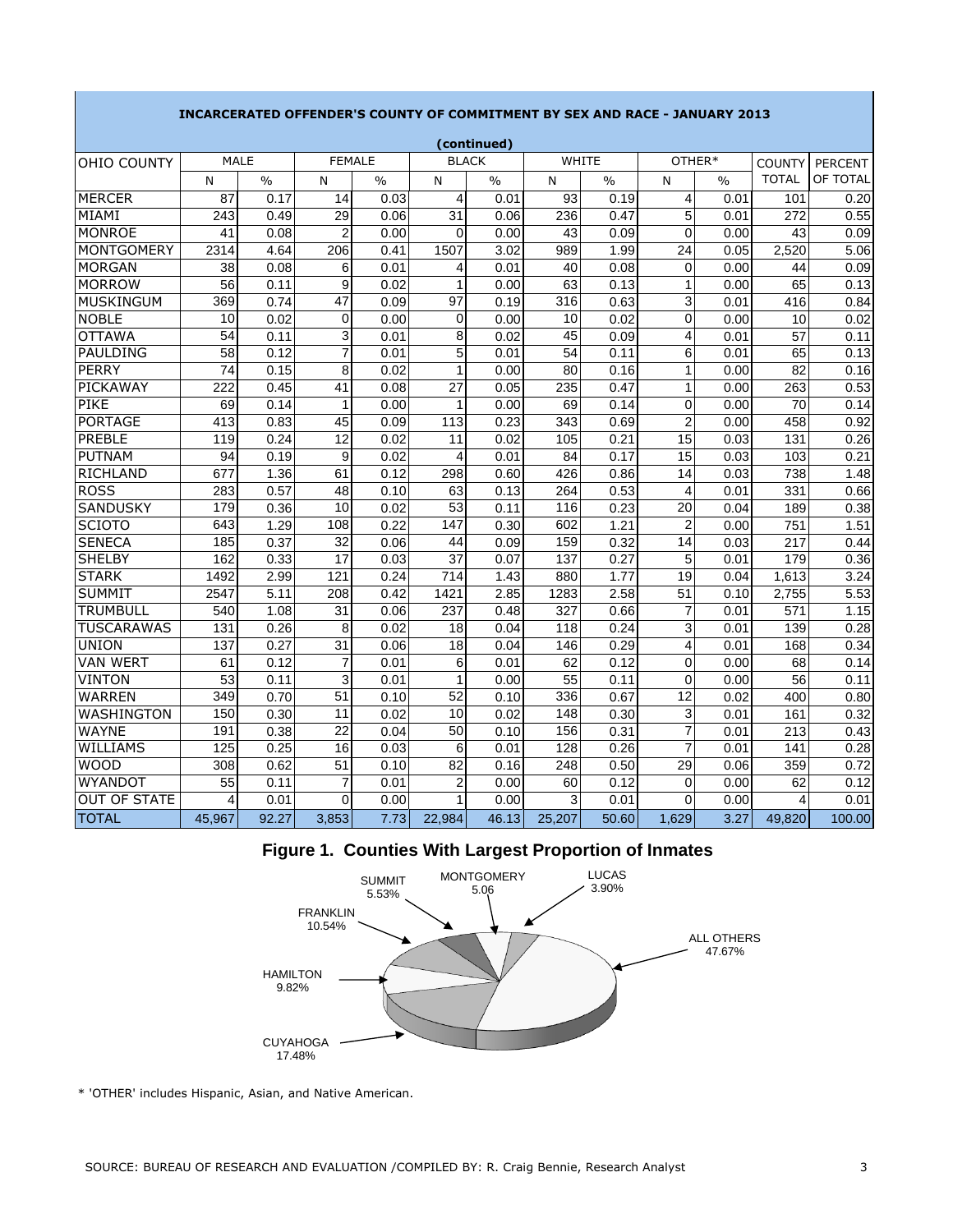| NUMBER OF INCARCERATED OFFENDERS BY RACE/ETHNICITY - JANUARY 2013 |           |               |                 |               |              |                |
|-------------------------------------------------------------------|-----------|---------------|-----------------|---------------|--------------|----------------|
| RACE/ETHNICITY                                                    | MALE      |               |                 | <b>FEMALE</b> | <b>GROUP</b> | <b>PERCENT</b> |
|                                                                   | N         | $\frac{0}{0}$ | N               | $\frac{0}{0}$ | <b>TOTAL</b> | OF TOTAL       |
| <b>BLACK</b>                                                      | 21,948    | 47.75         | 1.036           | 26.89         | 22,984       | 46.13          |
| <b>WHITE</b>                                                      | 22.454    | 48.85         | 2,753           | 71.45         | 25,207       | 50.60          |
| <b>HISPANIC</b>                                                   | 1,262     | 2.75          | 39              | 1.01          | 1.301        | 2.61           |
| <b>WHITE HISPANIC</b>                                             | 614       | 1.34          | 30 <sub>1</sub> | 0.78          | 644          | 1.29           |
| <b>BLACK HISPANIC</b>                                             | <b>69</b> | 0.15          | 5.              | 0.13          | 74           | 0.15           |
| OTHER HISPANIC (RACE NOT SPECIFIED)                               | 579       | 1.26          | 4               | 0.10          | 583          | 1.17           |
| <b>INATIVE AMERICAN</b>                                           | 60        | 0.13          | 6               | 0.16          | 66           | 0.13           |
| <b>ASIAN</b>                                                      | 65        | 0.14          | 14              | 0.36          | 79           | 0.16           |
| <b>OTHER</b>                                                      | 178       | 0.39          | 5               | 0.13          | 183          | 0.37           |
| <b>TOTAL</b>                                                      | 45.967    | 100.00        | 3.853           | 100.00        | 49.820       | 100.00         |

**Figure 2. Commitment by Race/Ethnicity**



| <b>NUMBER OF INCARCERATED OFFENDERS BY AGE - JANUARY 2013</b> |                |        |                |        |                 |                |  |  |  |  |  |  |  |
|---------------------------------------------------------------|----------------|--------|----------------|--------|-----------------|----------------|--|--|--|--|--|--|--|
|                                                               |                |        |                |        |                 |                |  |  |  |  |  |  |  |
| <b>INMATE AGE</b>                                             | <b>MALE</b>    |        | <b>FEMALE</b>  |        | AGE             | <b>PERCENT</b> |  |  |  |  |  |  |  |
|                                                               | N              | $\%$   | N              | $\%$   | <b>TOTAL</b>    | OF TOTAL       |  |  |  |  |  |  |  |
| 16                                                            | $\overline{2}$ | 0.00   | 0              | 0.00   | 2               | 0.00           |  |  |  |  |  |  |  |
| $\overline{17}$                                               | 28             | 0.06   | $\Omega$       | 0.00   | 28              | 0.06           |  |  |  |  |  |  |  |
| 18                                                            | 176            | 0.38   | 4              | 0.10   | 180             | 0.36           |  |  |  |  |  |  |  |
| 19                                                            | 574            | 1.25   | 19             | 0.49   | 593             | 1.19           |  |  |  |  |  |  |  |
| 20                                                            | 1065           | 2.32   | 50             | 1.30   | 1.115           | 2.24           |  |  |  |  |  |  |  |
| $21 - 24$                                                     | 6247           | 13.59  | 492            | 12.77  | 6,739           | 13.53          |  |  |  |  |  |  |  |
| $25 - 29$                                                     | 7993           | 17.39  | 803            | 20.84  | 8,796           | 17.66          |  |  |  |  |  |  |  |
| $30 - 34$                                                     | 7369           | 16.03  | 788            | 20.45  | 8,157           | 16.37          |  |  |  |  |  |  |  |
| $35 - 39$                                                     | 5844           | 12.71  | 522            | 13.55  | 6,366           | 12.78          |  |  |  |  |  |  |  |
| $40 - 44$                                                     | 5052           | 10.99  | 416            | 10.80  | 5,468           | 10.98          |  |  |  |  |  |  |  |
| $45 - 49$                                                     | 4183           | 9.10   | 350            | 9.08   | 4,533           | 9.10           |  |  |  |  |  |  |  |
| $50 - 54$                                                     | 3335           | 7.26   | 240            | 6.23   | 3,575           | 7.18           |  |  |  |  |  |  |  |
| $55 - 59$                                                     | 2037           | 4.43   | 100            | 2.60   | 2,137           | 4.29           |  |  |  |  |  |  |  |
| $60 - 64$                                                     | 1103           | 2.40   | 43             | 1.12   | 1,146           | 2.30           |  |  |  |  |  |  |  |
| $65 - 69$                                                     | 557            | 1.21   | 15             | 0.39   | 572             | 1.15           |  |  |  |  |  |  |  |
| $70 - 74$                                                     | 243            | 0.53   | $\overline{7}$ | 0.18   | 250             | 0.50           |  |  |  |  |  |  |  |
| $75 - 79$                                                     | 96             | 0.21   | 4              | 0.10   | 100             | 0.20           |  |  |  |  |  |  |  |
| 80 AND OVER                                                   | 63             | 0.14   | $\Omega$       | 0.00   | 63              | 0.13           |  |  |  |  |  |  |  |
| <b>TOTAL</b>                                                  | 45,967         | 100.00 | 3,853          | 100.00 | 49,820          | 100.00         |  |  |  |  |  |  |  |
| <b>MEAN</b>                                                   | 36.45          |        | 35.04          |        | 36.35           |                |  |  |  |  |  |  |  |
| <b>MEDIAN</b>                                                 | 34.00          |        | 33.00          |        | 34.00           |                |  |  |  |  |  |  |  |
| <b>50 AND OVER</b>                                            | 7,434          | 16.17  | 409            | 10.62  | 7,843           | 15.74          |  |  |  |  |  |  |  |
| 17 AND UNDER                                                  | 30             | 0.07   | $\Omega$       | 0.00   | 30 <sup>1</sup> | 0.06           |  |  |  |  |  |  |  |
| 18 AND OVER                                                   | 45,937         | 99.93  | 3,853          | 100.00 | 49,790          | 99.94          |  |  |  |  |  |  |  |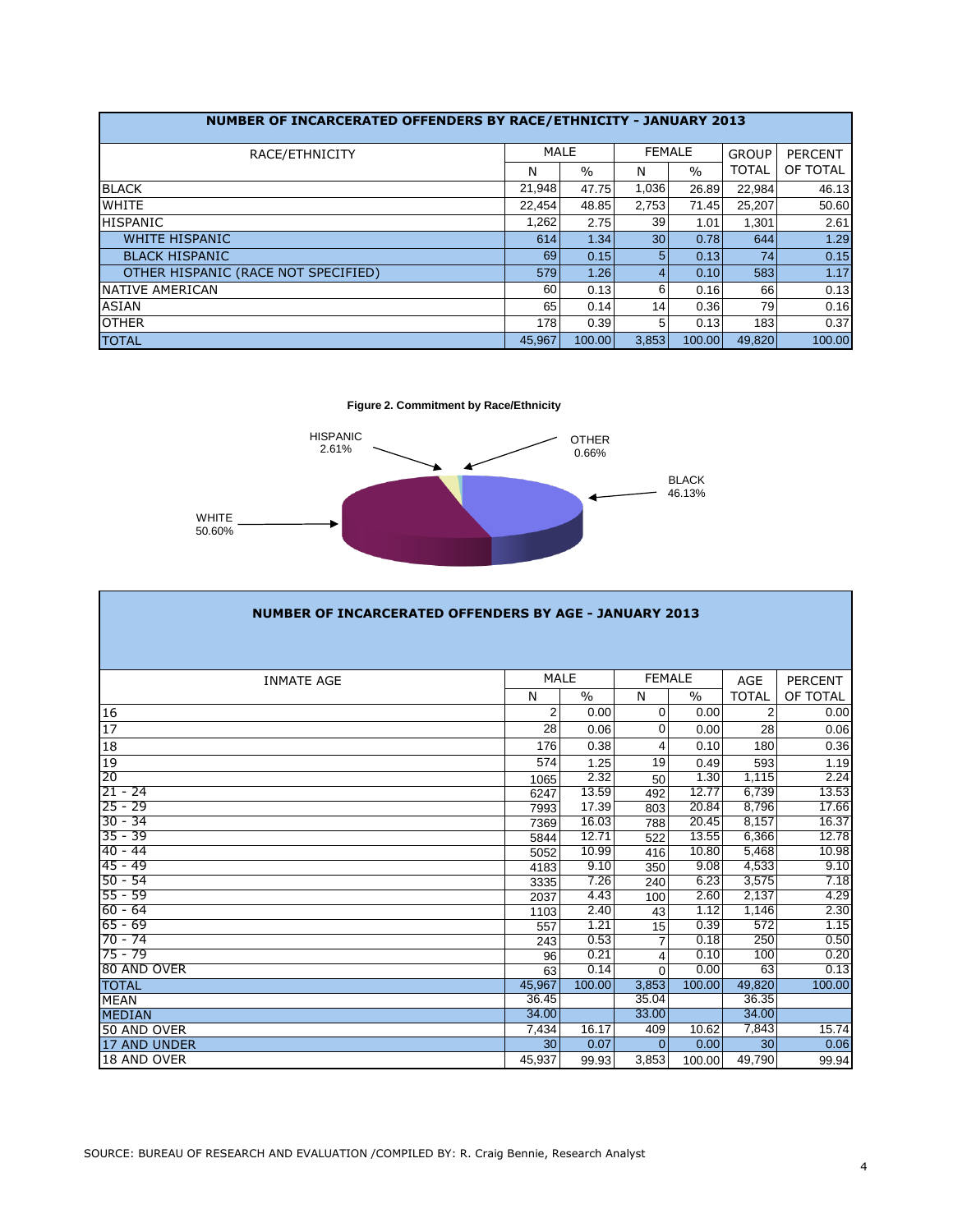|                   |                |               |                         |               |                  |               |        | AGE OF INCARCERATED OFFENDERS BY SEX AND RACE - JANUARY 2013 |                 |               |                  |                |
|-------------------|----------------|---------------|-------------------------|---------------|------------------|---------------|--------|--------------------------------------------------------------|-----------------|---------------|------------------|----------------|
| <b>INMATE AGE</b> |                | <b>MALE</b>   | <b>FEMALE</b>           |               | <b>BLACK</b>     |               |        | WHITE                                                        |                 | <b>OTHER</b>  | AGE              | <b>PERCENT</b> |
|                   | N              | $\frac{0}{0}$ | N                       | $\frac{0}{0}$ | N                | $\frac{0}{0}$ | N      | $\frac{0}{0}$                                                | $\mathsf{N}$    | $\frac{0}{0}$ | <b>TOTAL</b>     | OF TOTAL       |
| 16                | $\overline{2}$ | 0.00          | 0                       | 0.00          | $\overline{c}$   | 0.01          | 0      | 0.00                                                         | $\mathbf 0$     | 0.00          | $\overline{c}$   | 0.00           |
| 17                | 28             | 0.06          | 0                       | 0.00          | 21               | 0.09          | 4      | 0.02                                                         | 3               | 0.18          | 28               | 0.06           |
| 18                | 176            | 0.38          | 4                       | 0.10          | 138              | 0.60          | 34     | 0.13                                                         | 8               | 0.49          | 180              | 0.36           |
| 19                | 574            | 1.25          | 19                      | 0.49          | 415              | 1.81          | 170    | 0.67                                                         | 8               | 0.49          | 593              | 1.19           |
| 20                | 1065           | 2.32          | 50                      | 1.30          | 735              | 3.20          | 353    | 1.40                                                         | 27              | 1.66          | 1,115            | 2.24           |
| 21                | 1422           | 3.09          | 97                      | 2.52          | 943              | 4.10          | 526    | 2.09                                                         | 50              | 3.07          | 1,519            | 3.05           |
| 22                | 1535           | 3.34          | 119                     | 3.09          | 958              | 4.17          | 649    | 2.57                                                         | 47              | 2.89          | 1,654            | 3.32           |
| 23                | 1685           | 3.67          | 127                     | 3.30          | 1009             | 4.39          | 738    | 2.93                                                         | 65              | 3.99          | 1,812            | 3.64           |
| 24                | 1605           | 3.49          | 149                     | 3.87          | 946              | 4.12          | 759    | 3.01                                                         | 49              | 3.01          | 1,754            | 3.52           |
| 25                | 1608           | 3.50          | 147                     | 3.82          | 885              | 3.85          | 810    | 3.21                                                         | 60              | 3.68          | 1,755            | 3.52           |
| 26                | 1631           | 3.55          | 174                     | 4.52          | 821              | 3.57          | 927    | 3.68                                                         | 57              | 3.50          | 1,805            | 3.62           |
| 27                | 1608           | 3.50          | 153                     | 3.97          | 786              | 3.42          | 912    | 3.62                                                         | 63              | 3.87          | 1,761            | 3.53           |
| 28                | 1528           | 3.32          | 164                     | 4.26          | 767              | 3.34          | 866    | 3.44                                                         | 59              | 3.62          | 1,692            | 3.40           |
| 29                | 1618           | 3.52          | 165                     | 4.28          | 820              | 3.57          | 899    | 3.57                                                         | 64              | 3.93          | 1,783            | 3.58           |
| 30                | 1466           | 3.19          | 178                     | 4.62          | 712              | 3.10          | 878    | 3.48                                                         | 54              | 3.31          | 1,644            | 3.30           |
| 31                | 1510           | 3.28          | 163                     | 4.23          | 737              | 3.21          | 872    | 3.46                                                         | 64              | 3.93          | 1,673            | 3.36           |
|                   |                |               |                         |               |                  |               |        |                                                              |                 |               |                  |                |
| 32                | 1540           | 3.35          | 141                     | 3.66          | 788              | 3.43          | 834    | 3.31                                                         | 59              | 3.62          | 1,681            | 3.37           |
| 33                | 1468           | 3.19          | 165                     | 4.28          | 746              | 3.25          | 831    | 3.30                                                         | 56              | 3.44          | 1,633            | 3.28           |
| 34                | 1385           | 3.01          | 141                     | 3.66          | 725              | 3.15          | 748    | 2.97                                                         | 53              | 3.25          | 1,526            | 3.06           |
| 35                | 1307           | 2.84          | 117                     | 3.04          | 670              | 2.92          | 701    | 2.78                                                         | 53              | 3.25          | 1,424            | 2.86           |
| 36                | 1208           | 2.63          | 102                     | 2.65          | 599              | 2.61          | 660    | 2.62                                                         | 51              | 3.13          | 1,310            | 2.63           |
| 37                | 1217           | 2.65          | 112                     | 2.91          | 583              | 2.54          | 702    | 2.78                                                         | 44              | 2.70          | 1,329            | 2.67           |
| 38                | 1074           | 2.34          | 107                     | 2.78          | 533              | 2.32          | 603    | 2.39                                                         | 45              | 2.76          | 1,181            | 2.37           |
| 39                | 1038           | 2.26          | 84                      | 2.18          | 514              | 2.24          | 567    | 2.25                                                         | 41              | 2.52          | 1,122            | 2.25           |
| 40                | 1082           | 2.35          | 103                     | 2.67          | 496              | 2.16          | 641    | 2.54                                                         | 48              | 2.95          | 1,185            | 2.38           |
| 41                | 1079           | 2.35          | 99                      | 2.57          | 482              | 2.10          | 653    | 2.59                                                         | 43              | 2.64          | 1,178            | 2.36           |
| 42                | 1098           | 2.39          | 84                      | 2.18          | 504              | 2.19          | 636    | 2.52                                                         | 42              | 2.58          | 1,182            | 2.37           |
| 43                | 910            | 1.98          | 63                      | 1.64          | 397              | 1.73          | 537    | 2.13                                                         | 39              | 2.39          | 973              | 1.95           |
| 44                | 883            | 1.92          | 67                      | 1.74          | 398              | 1.73          | 526    | 2.09                                                         | 26              | 1.60          | 950              | 1.91           |
| 45                | 884            | 1.92          | 72                      | 1.87          | 380              | 1.65          | 542    | 2.15                                                         | 34              | 2.09          | 956              | 1.92           |
| 46                | 876            | 1.91          | 89                      | 2.31          | 371              | 1.61          | 556    | 2.21                                                         | 38              | 2.33          | 965              | 1.94           |
| 47                | 825            | 1.79          | 77                      | 2.00          | 380              | 1.65          | 500    | 1.98                                                         | 22              | 1.35          | 902              | 1.81           |
| 48                | 797            | 1.73          | 53                      | 1.38          | 329              | 1.43          | 503    | 2.00                                                         | 18              | 1.10          | 850              | 1.71           |
| 49                | 801            | 1.74          | 59                      | 1.53          | 338              | 1.47          | 498    | 1.98                                                         | 24              | 1.47          | 860              | 1.73           |
| 50                | 732            | 1.59          | 52                      | 1.35          | $\overline{312}$ | 1.36          | 450    | 1.79                                                         | $\overline{22}$ | 1.35          | 784              | $1.57$         |
| 51                | 718            | 1.56          | 49                      | 1.27          | 314              | 1.37          | 424    | 1.68                                                         | 29              | 1.78          | 767              | 1.54           |
| $\overline{52}$   | 660            | 1.44          | 64                      | 1.66          | 291              | 1.27          | 415    | 1.65                                                         | 18              | 1.10          | 724              | 1.45           |
| 53                | 602            | 1.31          | 49                      | 1.27          | 276              | 1.20          | 357    | 1.42                                                         | 18              | 1.10          | 651              | 1.31           |
| $\overline{54}$   | 623            | 1.36          | 26                      | 0.67          | 282              | 1.23          | 349    | 1.38                                                         | 18              | 1.10          | 649              | 1.30           |
| $\overline{55}$   | 500            | 1.09          | 23                      | 0.60          | 224              | 0.97          | 286    | 1.13                                                         | 13              | 0.80          | 523              | 1.05           |
| 56                | 460            | 1.00          | 20                      | 0.52          | 210              | 0.91          | 256    | 1.02                                                         | 14              | 0.86          | 480              | 0.96           |
| $\overline{57}$   | 385            | 0.84          | 25                      | 0.65          | 171              | 0.74          | 231    | 0.92                                                         | 8               | 0.49          | 410              | 0.82           |
| 58                | 354            | 0.77          | 19                      | 0.49          | 155              | 0.67          | 212    | 0.84                                                         | 6               | 0.37          | $\overline{373}$ | 0.75           |
| 59                | 338            | 0.74          | 13                      | 0.34          | 146              | 0.64          | 189    | 0.75                                                         | 16              | 0.98          | 351              | 0.70           |
| 60                | 281            | 0.61          | 14                      | 0.36          | 124              | 0.54          | 165    | 0.65                                                         | 6               | 0.37          | 295              | 0.59           |
| $\overline{61}$   | 209            | 0.45          | 6                       | 0.16          | 91               | 0.40          | 118    | 0.47                                                         | 6               | 0.37          | 215              | 0.43           |
| 62                | 215            | 0.47          | 10                      | 0.26          | 90               | 0.39          | 131    | 0.52                                                         | 4               | 0.25          | 225              | 0.45           |
| 63                | 211            | 0.46          | 9                       | 0.23          | 73               | 0.32          | 142    | 0.56                                                         | 5               | 0.31          | 220              | 0.44           |
| 64                | 187            | 0.41          | 4                       | 0.10          | 54               | 0.23          | 130    | 0.52                                                         | $\overline{7}$  | 0.43          | 191              | 0.38           |
| 65                | 140            | 0.30          | $\overline{\mathbf{c}}$ | 0.05          | 47               | 0.20          | 92     | 0.36                                                         | 3               | 0.18          | 142              | 0.29           |
| 66                | 154            | 0.34          | $\overline{c}$          | 0.05          | 46               | 0.20          | 105    | 0.42                                                         | 5               | 0.31          | 156              | 0.31           |
| 67                | 91             | 0.20          | 4                       | 0.10          | 30               | 0.13          | 64     | 0.25                                                         | 1               | 0.06          | 95               | 0.19           |
|                   |                |               |                         |               | 18               |               |        |                                                              |                 |               | 90               |                |
| 68<br>69          | 87             | 0.19          | 3                       | 0.08          | 14               | 0.08          | 70     | 0.28                                                         | $\overline{c}$  | 0.12          |                  | 0.18           |
|                   | 85             | 0.18          | 4                       | 0.10          |                  | 0.06          | 74     | 0.29                                                         | $\mathbf{1}$    | 0.06          | 89               | 0.18           |
| 70 AND OVER       | 402            | 0.87          | 11                      | 0.29          | 88               | 0.38          | 312    | 1.24                                                         | 13              | 0.80          | 413              | 0.83           |
| <b>TOTAL</b>      | 45,967         | 100.00        | 3,853                   | 100.00        | 22,984           | 100.00        | 25,207 | 100.00                                                       | 1,629           | 100.00        | 49,820           | 100.00         |
| <b>MEAN</b>       | 36.45          |               | 35.04                   |               | 34.76            |               | 37.82  |                                                              | 35.84           |               | 36.35            |                |
| <b>MEDIAN</b>     | 34.00          |               | 33.00                   |               | 33.00            |               | 36.00  |                                                              | 34.00           |               | 34.00            |                |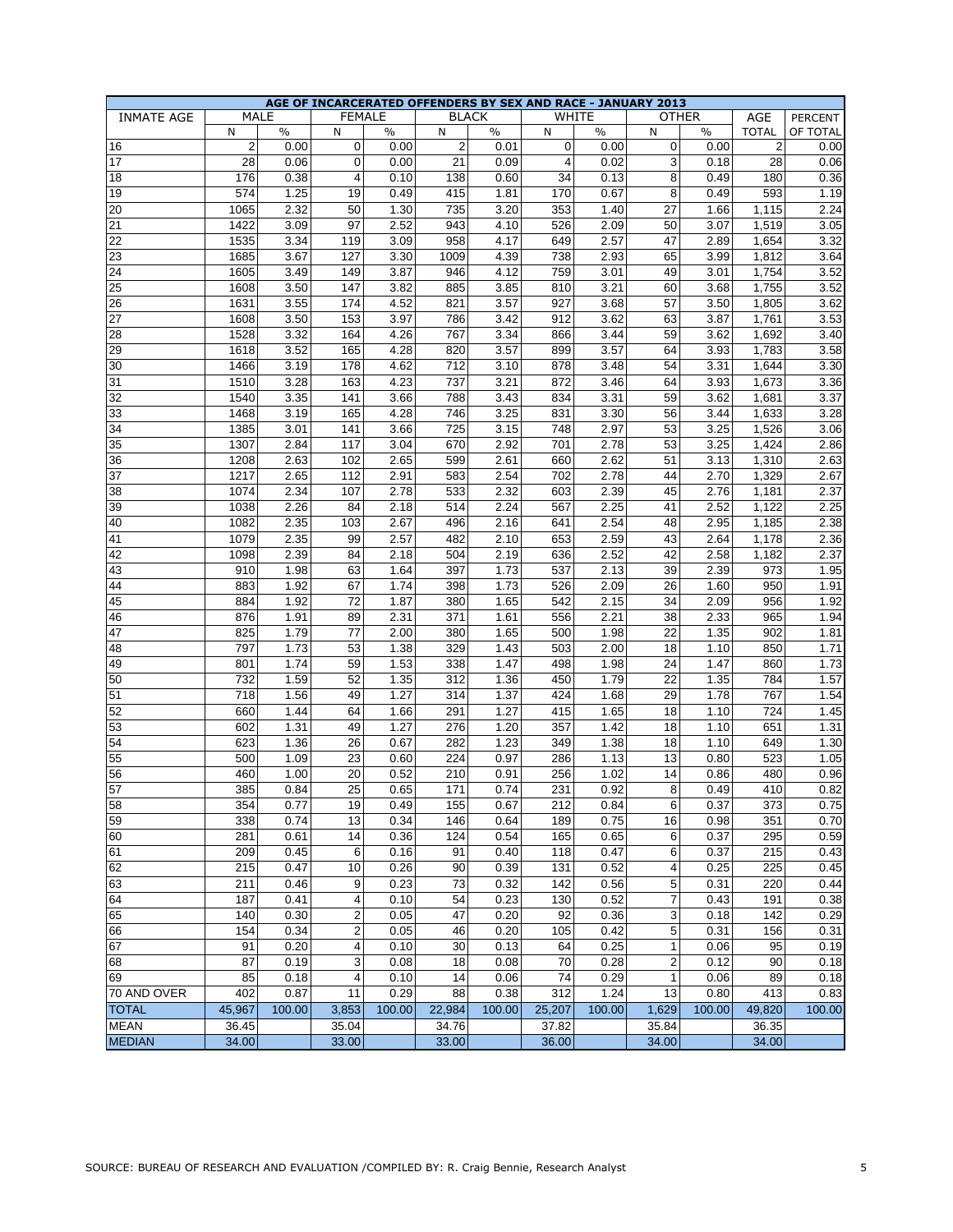| NUMBER OF INCARCERATED SENATE BILL 2* (SB2) OFFENDERS, BY FELONY LEVEL OF MOST<br>SERIOUS CONVICTION OFFENSE, GENDER AND LENGTH OF AGGREGATE SENTENCE,<br>January 2013 |        |             |            |                                       |                      |       |               |                      |                                       |            |        |               |  |
|------------------------------------------------------------------------------------------------------------------------------------------------------------------------|--------|-------------|------------|---------------------------------------|----------------------|-------|---------------|----------------------|---------------------------------------|------------|--------|---------------|--|
| FELONY/SENTENCE CATEGORY                                                                                                                                               |        | <b>MALE</b> |            | MAXIMUM SENTENCE<br>TERM (IN MONTHS)* | MINIMUM, AVERAGE AND |       | <b>FEMALE</b> | MINIMUM, AVERAGE AND | MAXIMUM SENTENCE<br>TERM (IN MONTHS)* | TOTAL**    |        |               |  |
|                                                                                                                                                                        | N      | $\%$        | <b>MIN</b> | AVG                                   | <b>MAX</b>           | N     | $\%$          | <b>MIN</b>           | <b>AVG</b>                            | <b>MAX</b> | N      | $\frac{0}{0}$ |  |
| <b>IDEATH</b>                                                                                                                                                          | 67     | 0.20        | <b>NA</b>  | <b>NA</b>                             | <b>NA</b>            |       | 0.03          | <b>NA</b>            | <b>NA</b>                             | <b>NA</b>  | 68     | 0.18          |  |
| LIFE                                                                                                                                                                   | 3312   | 9.73        | <b>NA</b>  | <b>NA</b>                             | <b>NA</b>            | 195   | 6.76          | <b>NA</b>            | <b>NA</b>                             | <b>NA</b>  | 3,507  | 9.50          |  |
| <b>FIRST</b>                                                                                                                                                           | 11368  | 33.40       | 8.04       | 137.65                                | 2520.00              | 612   | 21.23         | 36.00                | 111.38                                | 780.00     | 11,980 | 32.45         |  |
| <b>SECOND</b>                                                                                                                                                          | 8226   | 24.17       | 6.00       | 74.20                                 | 1320.00              | 638   | 22.13         | 6.00                 | 62.80                                 | 612.00     | 8,864  | 24.01         |  |
| <b>THIRD</b>                                                                                                                                                           | 7551   | 22.19       | 6.00       | 54.13                                 | 528.00               | 729   | 25.29         | 6.00                 | 42.57                                 | 300.00     | 8,280  | 22.43         |  |
| <b>FOURTH</b>                                                                                                                                                          | 2076   | 6.10        | 6.00       | 33.20                                 | 695.04               | 332   | 11.52         | 6.00                 | 27.01                                 | 180.00     | 2,408  | 6.52          |  |
| <b>FIFTH</b>                                                                                                                                                           | 1433   | 4.21        | 1.80       | 26.16                                 | 306.96               | 376   | 13.04         | 6.00                 | 18.36                                 | 96.00      | 1,809  | 4.90          |  |
| <b>TOTAL SENATE BILL 2</b>                                                                                                                                             | 34,033 | 100.00      |            |                                       |                      | 2,883 | 100.00        |                      |                                       |            | 36,916 | 100.00        |  |
| % OF TOTAL INCARCERATED                                                                                                                                                |        | 68.31       |            |                                       |                      |       | 5.79          |                      |                                       |            |        | 74.10         |  |

\* INCLUDES 'HYBRID' COMMITMENTS WITH BOTH PRE-SB2 AND SB2 OFFENSES AND SENTENCE STRUCTURE. BASED ON AGGREGATE MINIMUM TERMS FOR CASES WITH COMBINED INDETERMINATE SENTENCES.

|                                |                                                                                                                                                                |               |            | January 2013 | NUMBER OF INCARCERATED PRE-SB2 OFFENDERS, BY FELONY LEVEL OF MOST<br>SERIOUS CONVICTION OFFENSE, GENDER AND LENGTH OF AGGREGATE SENTENCE, |     |               |            |            |            |              |               |
|--------------------------------|----------------------------------------------------------------------------------------------------------------------------------------------------------------|---------------|------------|--------------|-------------------------------------------------------------------------------------------------------------------------------------------|-----|---------------|------------|------------|------------|--------------|---------------|
| FELONY/SENTENCE CATEGORY       | MINIMUM, AVERAGE AND<br>MALE<br>MINIMUM, AVERAGE AND<br><b>FEMALE</b><br>MAXIMUM SENTENCE<br><b>MAXIMUM SENTENCE</b><br>TERM (IN MONTHS)*<br>TERM (IN MONTHS)* |               |            |              |                                                                                                                                           |     |               |            |            |            | <b>TOTAL</b> |               |
|                                | N.                                                                                                                                                             | $\frac{0}{0}$ | <b>MIN</b> | <b>AVG</b>   | <b>MAX</b>                                                                                                                                | N   | $\frac{0}{0}$ | <b>MIN</b> | <b>AVG</b> | <b>MAX</b> | N.           | $\frac{0}{0}$ |
| DEATH                          | 73                                                                                                                                                             | 1.63          | <b>NA</b>  | <b>NA</b>    | <b>NA</b>                                                                                                                                 | 0   | 0.00          | <b>NA</b>  | <b>NA</b>  | <b>NA</b>  | 73           | 1.58          |
| LIFE                           | 2399                                                                                                                                                           | 53.57         | <b>NA</b>  | <b>NA</b>    | <b>NA</b>                                                                                                                                 | 96  | 71.11         | <b>NA</b>  | <b>NA</b>  | <b>NAI</b> | 2,495        | 54.09         |
| FIRST                          | 1794                                                                                                                                                           | 40.06         | 12.00      | 198.99       | 3876.00                                                                                                                                   | 31  | 22.96         | 12.00      | 140.26     | 840.00     | 1,825        | 39.56         |
| <b>SECOND</b>                  | 152                                                                                                                                                            | 3.39          | 24.00      | 122.72       | 504.00                                                                                                                                    | 3   | 2.22          | 24.00      | 76.00      | 156.00     | 155          | 3.36          |
| <b>THIRD INDETERMINATE</b>     |                                                                                                                                                                | 0.16          | 36.00      | 121.71       | 180.00                                                                                                                                    | 0   | 0.00          | <b>NA</b>  | <b>NA</b>  | <b>NAI</b> |              | 0.15          |
| <b>THIRD DETERMINATE</b>       | 43                                                                                                                                                             | 0.96          | 12.00      | 123.07       | 360.00                                                                                                                                    | 4   | 2.96          | 24.00      | 65.01      | 156.00     | 47           | 1.02          |
| lfourth Indeterminate          | 5                                                                                                                                                              | 0.11          | 30.00      | 58.80        | 102.00                                                                                                                                    |     | 0.00          | NA.        | <b>NA</b>  | <b>NA</b>  | 5            | 0.11          |
| <b>FOURTH DETERMINATE</b>      |                                                                                                                                                                | 0.11          | 42.00      | 78.00        | 132.00                                                                                                                                    |     | 0.74          | 29.04      | 29.04      | 29.04      | 6            | 0.13          |
| <b>TOTAL PRE-SB2</b>           | 4.478                                                                                                                                                          | 100.00        |            |              |                                                                                                                                           | 135 | 100.00        |            |            |            | 4,613        | 100.00        |
| <b>W OF TOTAL INCARCERATED</b> |                                                                                                                                                                | 8.99          |            |              |                                                                                                                                           |     | 0.27          |            |            |            |              | 9.26          |

\* FOR INDEFINITE SENTENCE TERMS, THE MINIMUM, AVERAGE AND MAXIMUM VALUES REFER TO THE DISTRIBUTION OF THE AGGREGATE MINIMUM SENTENCE.

## **NUMBER OF INCARCERATED HB86 OFFENDERS, BY FELONY LEVEL OF MOST SERIOUS CONVICTION OFFENSE, GENDER AND LENGTH OF AGGREGATE SENTENCE, January 2013**

| FELONY/SENTENCE CATEGORY       |       | <b>MALE</b>   | MINIMUM, AVERAGE AND<br><b>MAXIMUM SENTENCE</b><br>TERM (IN MONTHS)* |       |            |     | <b>FEMALE</b> | MINIMUM, AVERAGE AND <br><b>MAXIMUM SENTENCE</b><br>TERM (IN MONTHS)* |            |            | <b>TOTAL</b> |               |  |
|--------------------------------|-------|---------------|----------------------------------------------------------------------|-------|------------|-----|---------------|-----------------------------------------------------------------------|------------|------------|--------------|---------------|--|
|                                | N.    | $\frac{0}{0}$ | <b>MIN</b>                                                           | AVG   | <b>MAX</b> | N   | $\frac{0}{0}$ | <b>MIN</b>                                                            | <b>AVG</b> | <b>MAX</b> | N.           | $\frac{0}{0}$ |  |
| <b>ILIFE</b>                   | 70    | 0.94          | <b>NA</b>                                                            | NA.   | <b>NAI</b> |     | 2.22          | NA.                                                                   | <b>NA</b>  | <b>NA</b>  | 731          | 1.58          |  |
| <b>FIRST</b>                   | 891   | 11.95         | 15.00                                                                | 81.65 | 732.00     | 57  | 42.22         | 36.00                                                                 | 63.51      | 180.00     | 948          | 20.55         |  |
| <b>SECOND</b>                  | 1620  | 21.73         | 9.00                                                                 | 49.14 | 432.00     | 173 | 128.15        | 24.00                                                                 | 43.84      | 192.00     | 1.793        | 38.87         |  |
| <b>THIRD</b>                   | 2470  | 33.13         | 3.96                                                                 | 28.30 | 180.00     | 260 | 192.59        | 3.96                                                                  | 28.45      | 120.00     | 2.730        | 59.18         |  |
| <b>IFOURTH</b>                 | 1326  | 17.78         | 6.00                                                                 | 17.20 | 192.00     | 129 | 95.56         | 6.00                                                                  | 17.91      | 59.04      | 1.455        | 31.54         |  |
| <b>IFIFTH</b>                  | 1079  | 14.47         | 6.00                                                                 | 12.95 | 78.96      | 213 | 157.78        | 6.00                                                                  | 12.63      | 59.04      | .292         | 28.01         |  |
| <b>TOTAL HB86</b>              | 7.456 | 100.00        |                                                                      |       |            | 835 | 618.52        |                                                                       |            |            | 8.291        | 179.73        |  |
| <b>W OF TOTAL INCARCERATED</b> |       | 14.97         |                                                                      |       |            |     | 1.68          |                                                                       |            |            |              | 16.64         |  |

| ALL INCARCERATED INMATES SORTED BY FELONY LEVEL |        |               |            |        |            |       |               |            |            |            |        |        |
|-------------------------------------------------|--------|---------------|------------|--------|------------|-------|---------------|------------|------------|------------|--------|--------|
| January 2013                                    |        |               |            |        |            |       |               |            |            |            |        |        |
|                                                 |        | $\frac{0}{6}$ | <b>MIN</b> | AVG.   | <b>MAX</b> | N     | $\frac{0}{0}$ | <b>MIN</b> | <b>AVG</b> | <b>MAX</b> | N.     | $\%$   |
| LIFE/DEATH                                      | 5921   | 12.88         | NA         | NA     | <b>NA</b>  | 295   | 7.66          | <b>NA</b>  | <b>NA</b>  | <b>NA</b>  | 6.216  | 12.48  |
| <b>IFIRST</b>                                   | 14053  | 30.57         | 8.04       | 141.93 | 3876.00    | 700   | 18.17         | 12.00      | 108.76     | 840.00     | 14.753 | 29.61  |
| <b>SECOND</b>                                   | 9998   | 21.75         | 6.00       | 70.88  | 1320.00    | 814   | 21.13         | 6.00       | 58.82      | 612.00     | 10,812 | 21.70  |
| <b>I</b> THIRD                                  | 10071  | 21.91         | 3.96       | 48.09  | 528.00     | 993   | 25.77         | 3.96       | 38.96      | 300.00     | 11.064 | 22.21  |
| <b>IFOURTH</b>                                  | 3412   | 7.42          | 6.00       | 27.04  | 695.00     | 462   | 11.99         | 6.00       | 24.47      | 180.00     | 3,874  | 7.78   |
| <b>IFIFTH</b>                                   | 2512   | 5.46          | 1.80       | 20.49  | 307.00     | 589   | 15.29         | 6.00       | 16.29      | 96.00      | 3.101  | 6.22   |
| <b>TOTAL POPULATION</b>                         | 45,967 | 100.00        |            |        |            | 3,853 | 100.00        |            |            |            | 49,820 | 100.00 |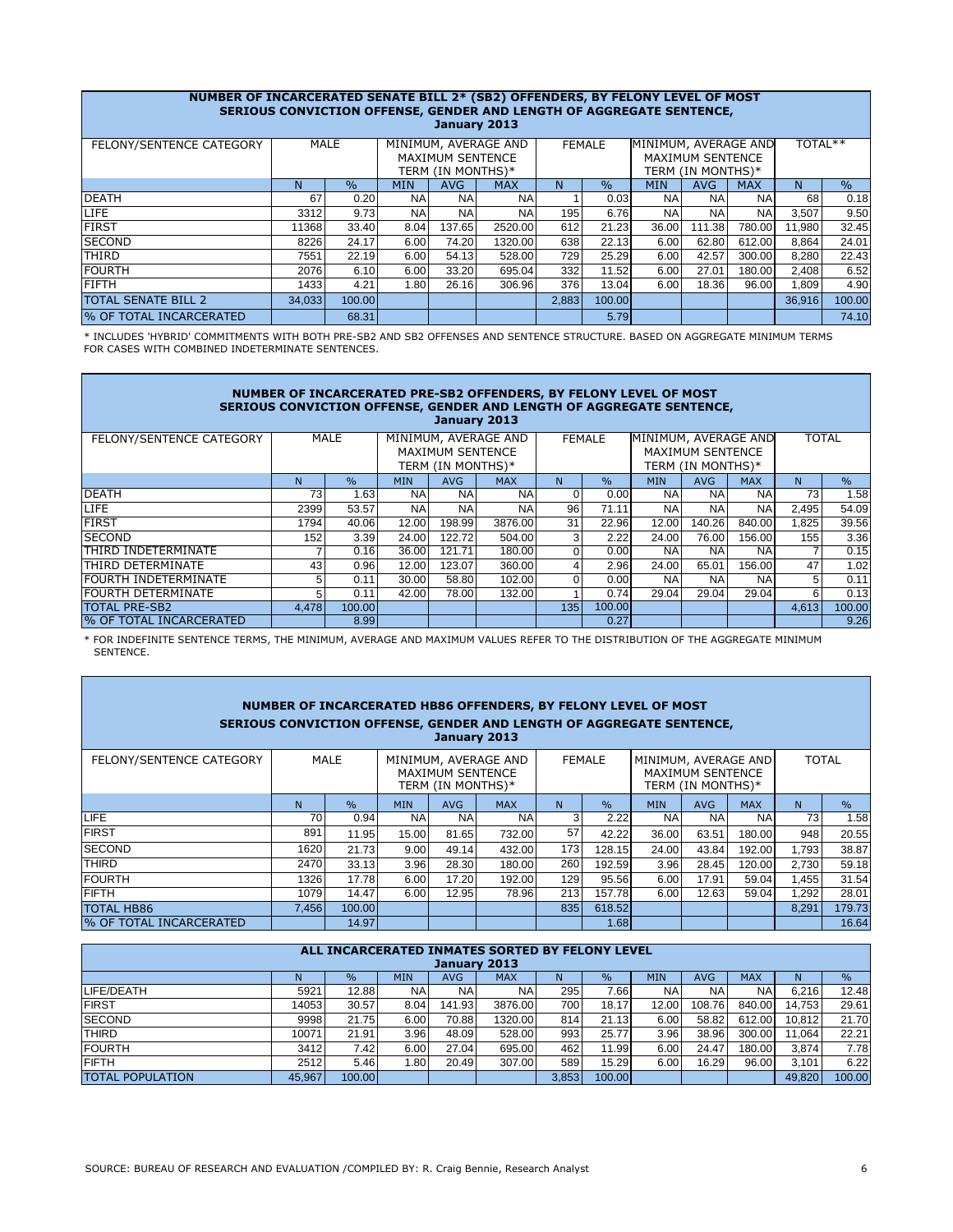| NUMBER OF INCARCERATED OFFENDERS BY MOST SERIOUS COMMITMENT OFFENSE - JANUARY 2013 | <b>Sorted by Sex and Sentencing Code</b> |                                |                      |                          |                                  |                              |                       |                                    |
|------------------------------------------------------------------------------------|------------------------------------------|--------------------------------|----------------------|--------------------------|----------------------------------|------------------------------|-----------------------|------------------------------------|
| MOST SERIOUS OFFENSE*                                                              | PRE-SB2<br>MALE                          | SB <sub>2</sub><br><b>MALE</b> | <b>HB86</b><br>MALE  | PRE-SB2<br><b>FEMALE</b> | SB <sub>2</sub><br><b>FEMALE</b> | <b>HB86</b><br><b>FEMALE</b> | DEPT.<br><b>TOTAL</b> | $\overline{\%}$ OF<br><b>TOTAL</b> |
| <b>CRIMES AGAINST PERSONS (EXCLUDING SEX OFFENSES)</b>                             | 2,856                                    | 15,077                         | 2,256                | 109                      | 1,181                            | 192                          | 21,671                | 43.50                              |
| ABDUCTION (INCLUDES CHILD STEALING)                                                | $\overline{7}$                           | 117                            | 38                   | $\Omega$                 | $\overline{2}$                   | $\mathbf{1}$                 | 165                   | .33                                |
| ATTEMPTED ABDUCTION                                                                | 0                                        | 8                              | 10                   | $\mathbf 0$              | $\Omega$                         | $\mathbf{1}$                 | 19                    | .04                                |
| <b>AGGRAVATED ARSON</b>                                                            | 14                                       | 83                             | 12                   | 2                        | 20                               | 5                            | 136                   | .27                                |
| ATTEMPTED AGGRAVATED ARSON                                                         | $\mathbf 0$                              | 101                            | 14                   | $\Omega$                 | 12                               | 3                            | 130                   | .26                                |
| AGGRAVATED ASSAULT                                                                 | 2                                        | 107                            | 91                   | $\Omega$                 | 16                               | $\overline{7}$               | 223                   | .45                                |
| AGGRAVATED MURDER                                                                  | 1,347                                    | 1,130                          | 26<br>$\overline{4}$ | 51<br>2                  | 76                               | 2                            | 2,632                 | 5.28                               |
| ATTEMPTED AGGRAVATED MURDER<br>AGGRAVATED RIOT                                     | 38<br>0                                  | 67<br>8                        | $\mathbf{1}$         | $\Omega$                 | 16<br>$\Omega$                   | $\mathbf 0$<br>$\Omega$      | 127<br>9              | .25<br>.02                         |
| AGGRAVATED ROBBERY                                                                 | 199                                      | 3,722                          | 360                  | $\mathbf{1}$             | 158                              | 17                           | 4,457                 | 8.95                               |
| ATTEMPTED AGGRAVATED ROBBERY                                                       | 0                                        | 72                             | 12                   | $\Omega$                 | 8                                | $\mathbf{1}$                 | 93                    | .19                                |
| AGGRAVATED VEHICULAR ASSAULT                                                       | $\mathbf 0$                              | 170                            | 40                   | $\Omega$                 | 36                               | $\overline{7}$               | 253                   | .51                                |
| AGGRAVATED VEHICULAR HOMICIDE                                                      | $\overline{2}$                           | 254                            | 19                   | $\mathbf{1}$             | 57                               | 4                            | 337                   | .68                                |
| ARMED ROBBERY                                                                      | 8                                        | $\mathbf 0$                    | $\Omega$             | $\Omega$                 | 0                                | $\mathbf 0$                  | 8                     | .02                                |
| <b>ASSAULT</b>                                                                     | $\mathbf 0$                              | 46                             | 61                   | $\Omega$                 | 9                                | 18                           | 134                   | .27                                |
| CHILD ENDANGERMENT                                                                 | 3                                        | 181                            | 33                   | $\mathbf{1}$             | 79                               | 13                           | 310                   | .62                                |
| <b>CHILD ENTICEMENT</b>                                                            | 0                                        | $\mathbf{1}$                   | $\Omega$             | $\Omega$                 | $\Omega$                         | $\mathbf 0$                  | $\mathbf{1}$          | .00 <sub>1</sub>                   |
| CONTAMINATING SUBSTANCE/FOOD                                                       | 0                                        | 2                              |                      | $\Omega$                 | $\overline{2}$                   | $\mathbf 0$                  | 5                     | .01                                |
| <b>DOMESTIC VIOLENCE</b>                                                           | $\mathbf{1}$                             | 410                            | 371                  | $\Omega$                 | 6                                | 6                            | 794                   | 1.59                               |
| <b>EXTORTION</b>                                                                   | $\Omega$                                 | 10                             | $\mathbf{1}$         | $\Omega$                 | $\Omega$                         | $\Omega$                     | 11                    | .02                                |
| FAILURE TO PROVIDE FOR IMPAIRED PERSON                                             | $\mathbf 0$                              | $\mathbf{1}$                   | $\Omega$             | $\Omega$                 | $\Omega$                         | $\Omega$                     | $\mathbf{1}$          | .00 <sub>1</sub>                   |
| FELONIOUS ASSAULT                                                                  | 53                                       | 2,420                          | 349                  | $\mathbf{1}$             | 155                              | 37                           | 3,015                 | 6.05                               |
| ATTEMPTED FELONIOUS ASSAULT                                                        | $\mathbf 0$                              | 255                            | 94                   | $\Omega$                 | 26                               | 6                            | 381                   | .76                                |
| <b>INVOLUNTARY MANSLAUGHTER</b>                                                    | 100                                      | 819                            | 31                   | 10                       | 114                              | 2                            | 1,076                 | 2.16                               |
| ATTEMPTED INVOLUNTARY MANSLAUGHTER                                                 | $\mathbf 0$                              | $\mathbf 0$                    | $\overline{0}$       | $\Omega$                 | 0                                | $\mathbf 0$                  | 0                     | .00 <sub>1</sub>                   |
| KIDNAPPING                                                                         | 136                                      | 608                            | 39                   | $\mathbf{1}$             | 23                               | $\Omega$                     | 807                   | 1.62                               |
| MANSLAUGHTER                                                                       | 2                                        | $\mathbf 0$                    | $\Omega$             | $\Omega$                 | $\Omega$                         | $\mathbf 0$                  | $\overline{2}$        | .00 <sub>l</sub>                   |
| MENACING                                                                           | $\mathbf 0$                              | 11                             | 16                   | $\Omega$                 | $\Omega$                         | $\mathbf{1}$                 | 28                    | .06                                |
| <b>MURDER</b>                                                                      | 819                                      | 1,383                          | 30 <sup>1</sup>      | 36                       | 106                              | $\mathbf{1}$                 | 2,375                 | 4.77                               |
| ATTEMPTED MURDER                                                                   | 46                                       | 471                            | 25                   | $\Omega$                 | 34                               | $\mathbf{1}$                 | 577                   | 1.16                               |
| MURDER OF A PEACE OFFICER                                                          | 5                                        | $\mathbf 0$                    | $\overline{0}$       | $\Omega$                 | $\mathbf 0$                      | $\mathbf 0$                  | 5                     | .01                                |
| <b>NEGLIGENT HOMICIDE</b>                                                          | 0                                        | $\mathbf{1}$                   | $\Omega$             | $\Omega$                 | $\Omega$                         | $\mathbf 0$                  | $\mathbf{1}$          | .00 <sub>1</sub>                   |
| NONSUPPORT OF DEPENDENTS                                                           | 0                                        | 192                            | 14                   | $\Omega$                 | 20                               | $\mathbf{1}$                 | 227                   | .46                                |
| PATIENT ABUSE/NEGLECT                                                              | 0                                        | $\mathbf 0$                    | $\Omega$             | $\Omega$                 | $\overline{2}$                   | $\Omega$                     | $\overline{2}$        | .00 <sub>l</sub>                   |
| PERMITTING CHILD ABUSE                                                             | $\Omega$                                 | 2                              | $\Omega$             | $\Omega$                 | $\overline{2}$                   | $\Omega$                     | 4                     | .01                                |
| <b>ROBBERY</b>                                                                     | 27                                       | 1,428                          | 339                  | $\Omega$                 | 81                               | 33                           | 1.908                 | 3.83                               |
| ATTEMPTED ROBBERY                                                                  | 2                                        | 591                            | 210                  | $\mathbf{1}$             | 82                               | 21                           | 907                   | 1.82                               |
| <b>VOLUNTARY MANSLAUGHTER</b>                                                      | 44                                       | 401                            | 15                   | 2                        | 39                               | 4                            | 505                   | 1.01                               |
| ATTEMPTED VOLUNTARY MANSLAUGHTER                                                   | $\mathbf{1}$                             | 5                              | $\overline{0}$       | $\Omega$                 | $\Omega$                         | $\Omega$                     | 6                     | .01                                |
| <b>SEX OFFENSES</b><br><b>COMPELLING PROSTITUTION</b>                              | 1,393                                    | 5,388                          | 493                  | 19<br>$\Omega$           | 103<br>$\Omega$                  | 19                           | 7,415                 | 14.88                              |
| UNLAWFUL CONDUCT WITH A MINOR                                                      | 0<br>3                                   | 16<br>372                      | 2<br>53              | $\Omega$                 | 19                               | $\mathbf 0$<br>2             | 18                    | .04                                |
| ATTEMPTED UNLAWFUL CONDUCT WITH A MINOR                                            | 0                                        | 3                              | 0                    | $\Omega$                 | $\mathbf{1}$                     | $\Omega$                     | 449<br>4              | .90 <sub>1</sub><br>.01            |
| DISSEMINATING MATTER HARMFUL TO JUVENILES                                          | 0                                        | $\overline{4}$                 |                      | $\Omega$                 | 0                                | 1                            | 6                     | .01                                |
| FAILURE TO NOTIFY CHANGE OF ADDRESS                                                | $\Omega$                                 | 286                            | 140l                 | $\Omega$                 | $\overline{4}$                   | 3                            | 433                   | .87                                |
| FAILURE TO REGISTER AS SEX OFFENDER                                                | 0                                        | 32                             | 18                   | $\Omega$                 | $\Omega$                         | $\mathbf{1}$                 | 51                    | .10                                |
| <b>FAILURE TO VERIFY ADDRESS</b>                                                   | 0                                        | 88                             | 31                   | $\Omega$                 | $\mathbf{1}$                     | $\mathbf{1}$                 | 121                   | .24                                |
| FELONIOUS SEXUAL PENETRATION                                                       | 145                                      | $\mathbf{1}$                   | $\Omega$             | $\mathbf{1}$             | $\Omega$                         | $\Omega$                     | 147                   | .30 <sub>1</sub>                   |
| ATTEMPTED FELONIOUS SEXUAL PENETRATION                                             | 8                                        | 0                              | $\Omega$             | $\Omega$                 | 0                                | $\mathbf 0$                  | 8                     | .02                                |
| <b>GROSS SEXUAL IMPOSITION</b>                                                     | 17                                       | 614                            | 77                   | $\Omega$                 | $\overline{7}$                   | 3                            | 718                   | 1.44                               |
| <b>IMPORTUNING</b>                                                                 | 0                                        | 30                             | 11                   | $\Omega$                 | 1                                | 0                            | 42                    | .08 <sub>1</sub>                   |
| PANDERING OBSCENITY                                                                | 6                                        | 305                            | 32                   | $\Omega$                 | 6                                | 1                            | 350                   | .70                                |
| PUBLIC INDECENCY                                                                   | 1                                        | $\mathbf{1}$                   | $\overline{0}$       | $\Omega$                 | $\Omega$                         | $\mathbf 0$                  | $\overline{2}$        | .00 <sub>1</sub>                   |
| PROMOTING PROSTITUTION                                                             | $\Omega$                                 | $\mathbf{1}$                   | 4                    | $\Omega$                 | $\overline{2}$                   | $\mathbf{1}$                 | 8                     | .02                                |
| <b>RAPE</b>                                                                        | 1,148                                    | 3,091                          | 73                   | 18                       | 46                               | $\mathbf{1}$                 | 4,377                 | 8.79                               |
| ATTEMPTED RAPE                                                                     | 56                                       | 156                            | 16                   | $\Omega$                 | 3                                | 3                            | 234                   | .47                                |
| <b>SEXUAL BATTERY</b>                                                              | 9                                        | 378                            | 33                   | $\Omega$                 | 8                                | $\mathbf 0$                  | 428                   | .86 <sub>1</sub>                   |
| ATTEMPTED SEXUAL BATTERY                                                           | $\Omega$                                 | $\mathbf{1}$                   | $\mathbf{1}$         | $\Omega$                 | $\Omega$                         | $\Omega$                     | 2                     | .00 <sub>1</sub>                   |
| <b>SEX OFFENDER PENALTIES</b>                                                      | $\Omega$                                 | $\overline{7}$                 | $\overline{0}$       | $\Omega$                 | $\Omega$                         | $\Omega$                     | $\overline{7}$        | .01                                |
| SOLICITING                                                                         | $\mathbf 0$                              | 0                              | 1                    | $\Omega$                 | 5                                | 2                            | 8                     | .02                                |
| VOYEURISM                                                                          | $\Omega$                                 | 2                              | $\Omega$             | $\Omega$                 | $\Omega$                         | $\Omega$                     | $\overline{2}$        | .00 <sub>l</sub>                   |
| <b>BURGLARY OFFENSES</b>                                                           | 198                                      | 4,410                          | 1,155                | $\overline{3}$           | 295                              | 89                           | 6,150                 | 12.34                              |
| AGGRAVATED BURGLARY                                                                | 176                                      | 1,158                          | 133                  | 2                        | 37                               | 4                            | 1,510                 | 3.03                               |
| ATTEMPTED AGGRAVATED BURGLARY                                                      | $\mathbf{1}$                             | 41                             | 14                   | $\mathbf 0$              | $\overline{2}$                   | $\mathbf{1}$                 | 59                    | .12                                |
| BURGLARY (INCLUDES ATTEMPTS)                                                       | 21                                       | 3,211                          | 1,008                | $\mathbf{1}$             | 256                              | 84                           | 4,581                 | 9.20                               |

Г

\* FOR CRIMES AGAINST PERSONS, SEX OFFENSES AND AGGRAVATED BURGLARY, ATTEMPTED OFFENSES ARE REPORTED SEPARATELY. FOR OTHER CRIMES, ATTEMPTED OFFENSES ARE INCLUDED IN THE PRIMARY CATEGORIES.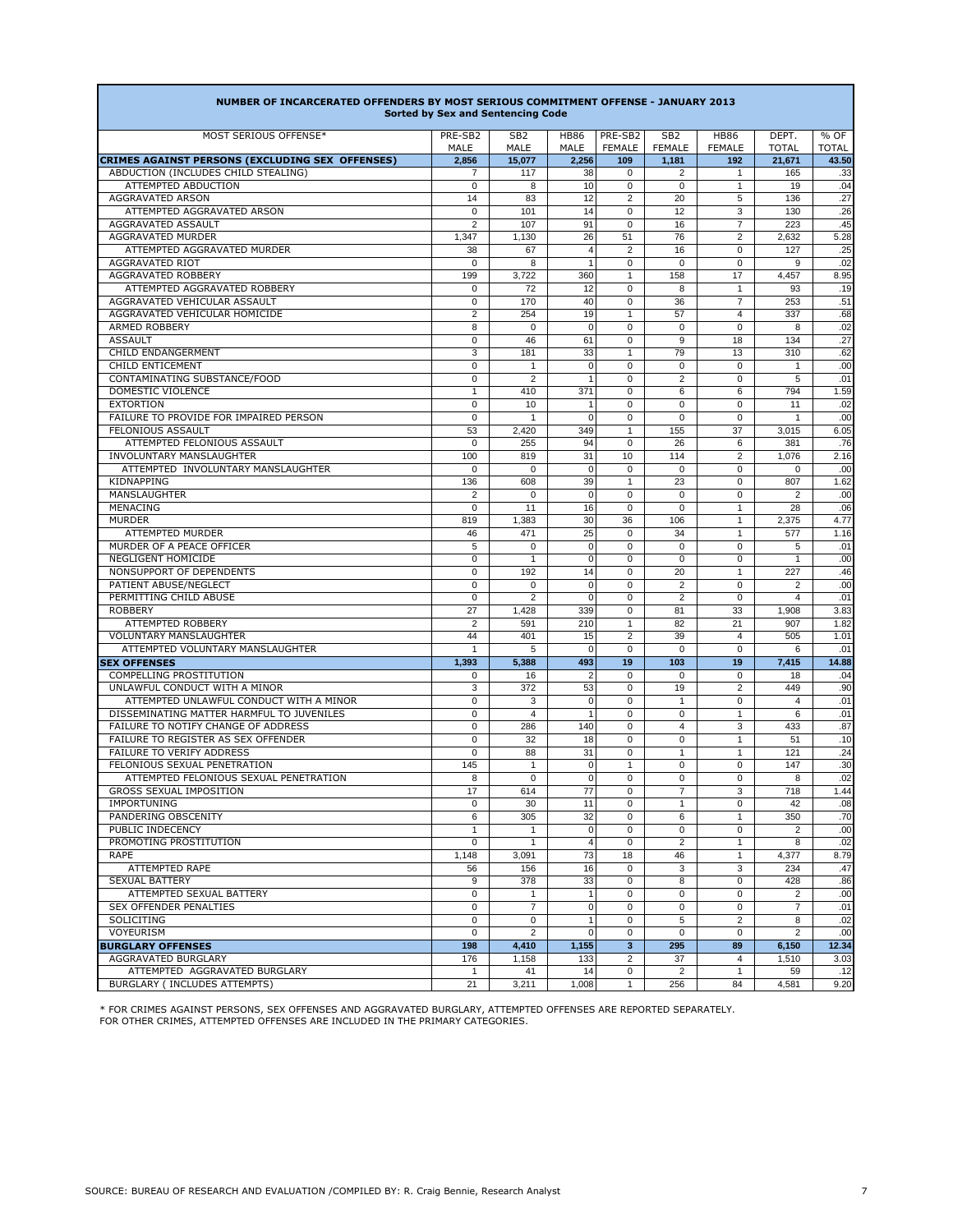|  |  |  | NUMBER OF INCARCERATED OFFENDERS BY MOST SERIOUS COMMITMENT OFFENSE - JANUARY 2013 |
|--|--|--|------------------------------------------------------------------------------------|
|  |  |  |                                                                                    |

**Sorted by Sex and Sentencing Code**

| <b>MOST SERIOUS OFFENSE</b>                     | PRE-SB2                        | SB <sub>2</sub> | <b>HB86</b>              | PRE-SB2          | SB <sub>2</sub>      | <b>HB86</b>          | DEPT.          | % OF             |
|-------------------------------------------------|--------------------------------|-----------------|--------------------------|------------------|----------------------|----------------------|----------------|------------------|
|                                                 | MALE                           | MALE            | <b>MALE</b>              | <b>FEMALE</b>    | <b>FEMALE</b>        | <b>FEMALE</b>        | <b>TOTAL</b>   | <b>TOTAL</b>     |
| <b>PROPERTY OFFENSES</b>                        | 9                              | 1,215           | 745                      | $\overline{2}$   | 311                  | 112                  | 2,394          | 4.81             |
| <b>ARSON</b><br><b>BREAKING AND ENTERING</b>    | $\overline{2}$<br>$\mathbf{1}$ | 25<br>214       | 12<br>191                | 0<br>$\mathbf 0$ | $\overline{2}$<br>17 | $\overline{1}$<br>10 | 42<br>433      | .08<br>.87       |
| RECEIVING STOLEN PROPERTY                       | $\overline{2}$                 | 264             | 222                      | $\mathbf 0$      | 54                   | 29                   | 571            | 1.15             |
| SAFECRACKING                                    | $\mathbf 0$                    | 24              |                          | 0                | 3                    | $\Omega$             | 38             |                  |
| TAMPERING WITH COIN MACHINE                     | $\mathbf 0$                    | 3               | 11<br>3                  | $\mathbf 0$      | $\Omega$             | $\Omega$             | 6              | .08 <sub>1</sub> |
| <b>THEFT</b>                                    | 4                              | 644             |                          | 2                | 232                  | 70                   |                | .01<br>2.47      |
| UNAUTHORIZED USE OF PROPERTY                    | $\Omega$                       | 1               | 280<br>$\Omega$          | $\Omega$         | $\Omega$             | $\Omega$             | 1,232<br>1     | .00 <sub>1</sub> |
| UNAUTHORIZED USE OF VEHICLE                     | $\mathbf 0$                    | 6               | 2                        | $\mathbf 0$      | 0                    | $\mathbf 0$          | 8              | .02              |
| VANDALISM                                       | $\mathbf 0$                    | 34              | 24                       | $\mathbf 0$      | 3                    | $\overline{2}$       | 63             | .13              |
| <b>DRUG OFFENSES</b>                            | 11                             | 4,748           | 1,449                    | $\mathbf{1}$     | 633                  | 259                  | 7,101          | 14.25            |
| ABUSING HARMFUL INTOXICANTS                     | $\mathbf 0$                    | 1               | 5                        | $\mathbf 0$      | $\mathbf{1}$         | $\mathbf 0$          | $\overline{7}$ | .01              |
| CORRUPTION OF ANOTHER WITH DRUGS                | $\mathbf{1}$                   | 39              | 6                        | $\mathbf 0$      | $\overline{4}$       | $\Omega$             | 50             | .10              |
| DECEPTION TO OBTAIN DRUGS                       | $\mathbf 0$                    | 43              | 10                       | $\Omega$         | 33                   | 10                   | 96             | .19              |
| DRUG LAW VIOLATION                              | $\mathbf 0$                    | 5               |                          | $\mathbf 0$      | $\overline{4}$       | $\Omega$             | 10             | .02              |
| DRUG POSSESSION (FORMERLY ABUSE)                | $\mathbf 0$                    | 1,577           | 520                      | $\mathbf 0$      | 226                  | 106                  | 2,429          | 4.88             |
| FUNDING DRUG TRAFFICKING                        | $\mathbf 0$                    | $\overline{2}$  | $\Omega$                 | $\mathbf 0$      | $\mathbf{1}$         | $\mathbf 0$          | 3              | .01              |
| ILLEGAL PROCESSING OF DRUG DOCUMENTS            | $\mathbf 0$                    | 14              | $\overline{\mathcal{A}}$ | $\Omega$         | 14                   | 2                    | 34             | .07              |
| ILLEGAL MANUFACTURING OF DRUGS                  | $\mathbf 0$                    | 568             | 298                      | $\mathbf 0$      | 88                   | 77                   | 1,031          | 2.07             |
| PERMITTING DRUG ABUSE                           | $\Omega$                       | 4               | $\overline{2}$           | $\Omega$         | 5                    | $\Omega$             | 11             | .02              |
| PREPARATION OF DRUG FOR SALE                    | $\mathbf 0$                    | 2               | $\mathbf 0$              | $\mathbf 0$      | $\Omega$             | $\Omega$             | 2              | .00 <sub>l</sub> |
| SALE OF COUNTERFEIT DRUGS                       | $\mathbf 0$                    | 6               | 4                        | $\Omega$         | $\mathbf{1}$         | $\mathbf{1}$         | 12             | .02              |
| <b>TAMPERING WITH DRUGS</b>                     | $\mathbf 0$                    | $\overline{2}$  | $\Omega$                 | $\mathbf 0$      | $\Omega$             | $\Omega$             | 2              | .00 <sub>1</sub> |
| <b>TRAFFICKING IN DRUGS</b>                     | 10                             | 2,485           | 599                      | $\mathbf{1}$     | 256                  | 63                   | 3,414          | 6.85             |
| <b>MOTOR VEHICLE OFFENSES</b>                   | $\bf{0}$                       | 325             | 155                      | $\bf{0}$         | 22                   | 12                   | 514            | 1.03             |
| DRIVING UNDER THE INFLUENCE OF ALCOHOL/DRUGS    | $\mathbf 0$                    | 310             | 151                      | $\mathbf 0$      | 21                   | $12 \overline{ }$    | 494            | .99 <sub>1</sub> |
| DRIVING UNDER LIFETIME SUSPENSION               | $\mathbf 0$                    | $\mathbf{1}$    | $\overline{1}$           | $\mathbf 0$      | $\Omega$             | $\Omega$             | 2              | .00 <sub>1</sub> |
| FAILURE TO STOP- ACCIDENT                       | $\mathbf 0$                    | 14              | 3                        | $\mathbf 0$      | $\mathbf{1}$         | $\Omega$             | 18             | .04              |
| <b>FRAUD OFFENSES</b>                           | $\overline{2}$                 | 145             | 67                       | $\mathbf{0}$     | 73                   | 31                   | 314            | .63              |
| <b>FORGERY</b>                                  | $\mathbf 0$                    | 99              | 54                       | $\mathbf 0$      | 52                   | 25                   | 230            | .46              |
| ILLEGAL USE/TRAFFICKING OF FOOD STAMPS          | $\mathbf 0$                    | 3               | $\overline{2}$           | $\Omega$         | $\mathbf{1}$         | $\Omega$             | 6              | .01              |
| <b>INSURANCE FRAUD</b>                          | $\mathbf 0$                    | $\overline{2}$  | $\Omega$                 | $\mathbf 0$      | 2                    | $\Omega$             | 4              | .01              |
| <b>MEDICAID FRAUD</b>                           | $\mathbf{1}$                   | $\Omega$        | $\Omega$                 | 0                | $\Omega$             | $\Omega$             | $\mathbf{1}$   | .00 <sub>1</sub> |
| MISUSE OF CREDIT CARD                           | $\mathbf{1}$                   | 10              | 7                        | $\mathbf 0$      | 8                    | 4                    | 30             | .06              |
| MONEY LAUNDERING                                | 0                              | $\overline{4}$  | $\overline{2}$           | $\Omega$         | $\Omega$             | $\mathbf{1}$         | $\overline{7}$ | .01              |
| PASSING BAD CHECKS                              | $\mathbf 0$                    | 17              | $\overline{2}$           | $\Omega$         | 9                    | $\Omega$             | 28             | .06              |
| <b>SECURITIES FRAUD</b>                         | $\mathbf 0$                    | $\overline{7}$  | $\Omega$                 | $\mathbf 0$      | 0                    | $\mathbf 0$          | $\overline{7}$ | .01              |
| SECURE WRITINGS BY DECEPTION                    | 0                              | $\mathbf 0$     | 0                        | $\mathbf 0$      | $\mathbf{1}$         | $\mathbf 0$          | $\mathbf{1}$   | .00              |
| TRADEMARK COUNTERFEITING                        | $\Omega$                       | $\overline{2}$  | $\Omega$                 | $\Omega$         | 0                    | $\Omega$             | 2              | .00 <sub>l</sub> |
| <b>WORKERS COMPENSATION FRAUD</b>               | $\mathbf 0$                    | $\mathbf{1}$    | $\Omega$                 | $\Omega$         | $\mathbf{0}$         | $\mathbf{1}$         | 2              | .00 <sub>1</sub> |
| <b>FIREARM AND RELATED OFFENSES</b>             | 5 <sup>5</sup>                 | 1,311           | 549                      | $\mathbf{1}$     | 86                   | 22                   | 1,974          | 3.96             |
| CARRYING CONCEALED WEAPON                       | $\mathbf 0$                    | 67              | 73                       | $\Omega$         | $\overline{4}$       | $\overline{2}$       | 146            | .29              |
| ENGAGING IN CORRUPT/CRIMINAL ACTIVITY           | 4                              | 386             | 48                       | $\mathbf{1}$     | 61                   | 12                   | 512            | 1.03             |
| FIREARMS SPECIFICATION IN INDICTMENT            | $\mathbf 0$                    | 12              | $\overline{4}$           | $\mathbf 0$      | $\mathbf{1}$         | $\mathbf 0$          | 17             | .03              |
| FIREARMS TO MINORS                              | $\mathbf 0$                    | $\mathbf{1}$    | 0                        | $\mathbf 0$      | 0                    | $\mathbf 0$          | $\mathbf{1}$   | .00 <sub>1</sub> |
| HAVING WEAPON UNDER DISABILITY                  | 1                              | 665             | 385                      | $\mathbf 0$      | 16                   | 4                    | 1,071          | 2.15             |
| IMPROPER HANDLING/DISCHARGE OF FIREARM          | $\mathbf 0$                    | 159             | 32                       | $\mathbf 0$      | 4                    | 2                    | 197            | .40              |
| POSSESSION OF CRIMINAL TOOLS                    | $\mathbf 0$                    | 14              | $\overline{7}$           | $\mathbf 0$      | $\mathbf 0$          | $\overline{2}$       | 23             | .05              |
| UNLAWFUL POSSESSION OF FIREARM/EXPLOSIVES       | $\mathbf 0$                    | $\overline{7}$  | $\mathbf 0$              | $\mathbf 0$      | 0                    | $\Omega$             | $\overline{7}$ | .01              |
| OFFENSES AGAINST JUSTICE/PUBLIC ADMINISTRATION  | 3 <sup>2</sup>                 | 1,389           | 585                      | $\bf{0}$         | 175                  | 97                   | 2,249          | 4.51             |
| <b>BRIBERY</b>                                  | $\mathbf 0$                    | 7               | 3                        | 0                | 0                    | -1                   | 11             | .02              |
| DISRUPTING PUBLIC SERVICE                       | 0                              | 12              | $\overline{7}$           | $\mathbf 0$      | $\mathbf{0}$         | $\mathbf 0$          | 19             | .04              |
| ESCAPE/AIDING ESCAPE                            | 2                              | 272             | 103                      | $\mathbf 0$      | 19                   | 23                   | 419            | .84              |
| <b>FAILURE TO APPEAR</b>                        | $\mathbf 0$                    | 11              | $\overline{7}$           | 0                | 6                    | 6                    | 30             | .06              |
| HARASSMENT BY INMATE                            | $\mathbf 0$                    | 9               | 12                       | 0                | 3                    | 3                    | 27             | .05              |
| ILLEGAL WEAPONS/DRUGS CONVEYANCE/CORR. FACILITY | $\mathbf 0$                    | 54              | 27                       | 0                | 23                   | 15                   | 119            | .24              |
| IMPERSONATING OFFICER                           | 0                              | 5               | $\mathbf 0$              | 0                | 0                    | $\mathbf 0$          | 5              | .01              |
| INCITING TO VIOLENCE/RIOT                       | $\mathbf 0$                    | $\mathbf{1}$    | 0                        | $\Omega$         | $\mathbf{0}$         | 0                    | $\mathbf{1}$   | .00 <sub>1</sub> |